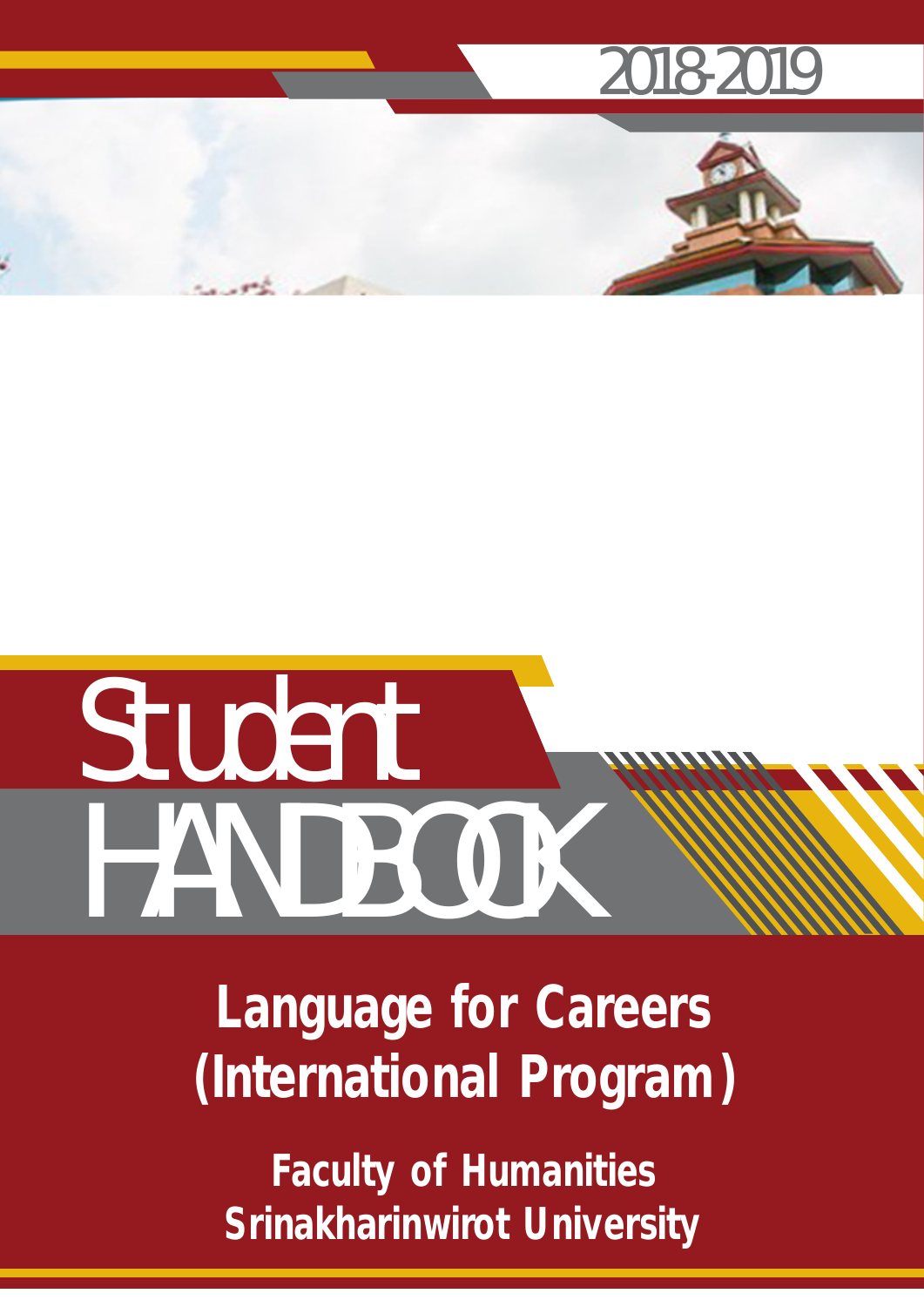# **Introduction**

Welcome to Language for Careers International Program.

This is your University Student Handbook. It will give you all the details you need in order to fully understand what our program is all about. In addition, this comprehensive guide will answer every question you might have about the program.

Language for Careers is one of the most prominent international undergraduate studies in Thailand. Our ultimate goal is to assist you on your journey to becoming a competent individual in a globally diverse environment. The program's objectives are to foster people adept in various career paths while helping them achieve a higher level of language proficiency, in order for them to be effective in their field of work and for them to positively make an impact in the society.

We hope you have a successful and enjoyable time with us.

**LCI team**

# **Program's Profile**

The Bachelor of Arts in Language for Careers International Program at Srinakharinwirot University (SWU) is a four-year program designed to prepare workforce for global business setting. Students must participate in a 3-month internship locally or internationally. The LCI program was approved by the Office of the Higher Education Commission on November 10th, 2014. The program admitted the first batch of students in August 2015 with 80 students enrolled in the program. We offer 3 major tracks: language for business, language for hospitality management and language for mass communication. At present, we offer Chinese, Japanese and German to be chosen for minor courses.

# **Program's Philosophy**

*"World-class competence in languages, careers, and integrity"*

# **Expected Learning Outcomes**

- ❏ Communicate effectively both in daily life and at work
- ❏ Acquire fundamental knowledge and skills in business and hospitality
- ❏ Develop IT skills
- ❏ Become a good citizen of the country and the world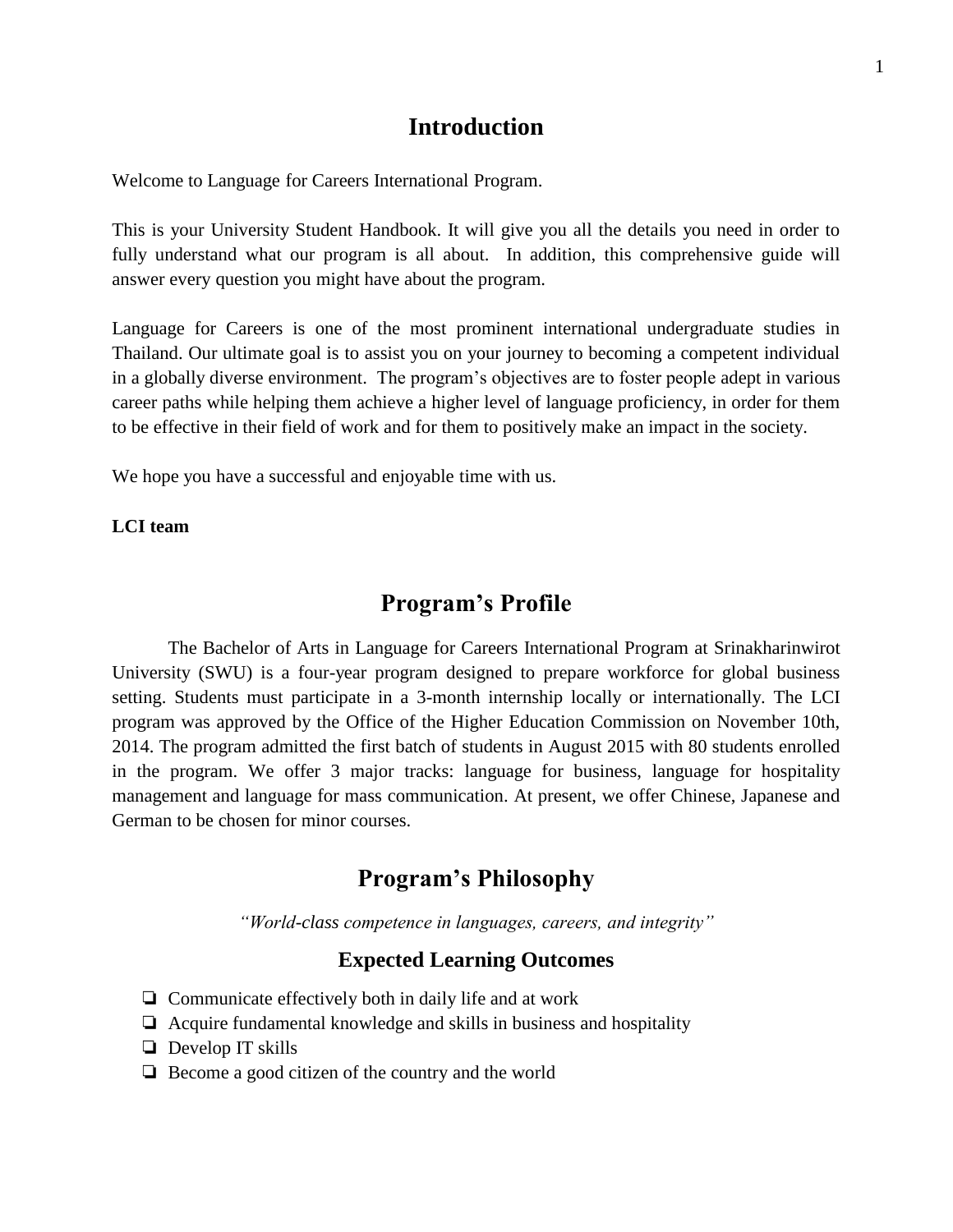

# **Srinakharinwirot University Academic Calendar 2018**

| <b>Date</b>                           | <b>Time</b>    | <b>Activities</b>                                                                                                                                                                                                                                               | <b>Venue</b>                                                                   |
|---------------------------------------|----------------|-----------------------------------------------------------------------------------------------------------------------------------------------------------------------------------------------------------------------------------------------------------------|--------------------------------------------------------------------------------|
| <b>July 2018</b>                      |                |                                                                                                                                                                                                                                                                 |                                                                                |
| Mon 9 July - Fri<br>17 Aug 2018       |                | Request for<br>over minimum credit limit registration<br>/ course transfer / institute transfer<br>(semester $1/2018$ )                                                                                                                                         | <b>Educational Service</b><br>Division                                         |
| Fri 20 July 2018                      | $9:00 - 12:00$ | Academic advisor meeting                                                                                                                                                                                                                                        | 2 <sup>nd</sup> floor, Research and<br>Continuing<br><b>Education Building</b> |
| Mon $23 - Sun$ 29<br><b>July 2018</b> | 24 hrs         | Registration and payment of tuition<br>fee (semester $1/2018$ )                                                                                                                                                                                                 | http://supreme.swu.ac.th                                                       |
| Mon 30 July 2018                      |                | Substitute holiday for King Rama X's<br>birthday                                                                                                                                                                                                                |                                                                                |
| August 2018                           |                |                                                                                                                                                                                                                                                                 |                                                                                |
| Thu $2 -$ Mon 6<br>Aug 2018           |                | - RG 4 (registration summary) for<br>semester 1/2018 printed by Faculties<br>- RG 5 (registration result) for<br>semester 1/2018 verified and printed<br>by students<br>- RG 7/1 (list of registered students)<br>for semester 1/2018 printed by<br>instructors | http://supreme.swu.ac.th                                                       |
| Tue 7 – Fri 10<br>Aug 2018            |                | New students' orientation and "SWU<br>students' identity development" camp                                                                                                                                                                                      | <b>Ongkharak Campus</b>                                                        |
| Thu 9 Aug 2018                        |                | Online submissions for TQF3 and<br>TQF4 (semester 1/2018)                                                                                                                                                                                                       | http://tqf.swu.ac.th/                                                          |
| Mon 13 Aug 2018                       |                | Substitute holiday for Her<br>Majesty Queen Sirikit's birthday                                                                                                                                                                                                  |                                                                                |
|                                       |                | First Semester: Tue 14 August 2018 – Tue 18 December 2018                                                                                                                                                                                                       |                                                                                |
| <b>Tue 14 Aug 2018</b>                |                | <b>Instruction begins</b>                                                                                                                                                                                                                                       |                                                                                |
| Fri 17 Aug 2018                       | $8:30 - 16:30$ | Last day for<br>over minimum credit limit registration<br>(semester $1/2018$ )                                                                                                                                                                                  | <b>Educational Service</b><br>Division                                         |
| Mon 20 - Mon 27<br>Aug 2018           | 24 hrs         | Add - Drop (semester 1/2018)                                                                                                                                                                                                                                    | http://supreme.swu.ac.th                                                       |
| Thu 23 Aug 2018                       | $8:30 - 16:30$ | Last day for changing class schedule<br>of semester 1/2018                                                                                                                                                                                                      | Educational Service<br>Division                                                |
| Tue 28 Aug 2018                       |                | Late payment penalty (30 baht per<br>day)                                                                                                                                                                                                                       | <b>Educational Service</b><br>Division                                         |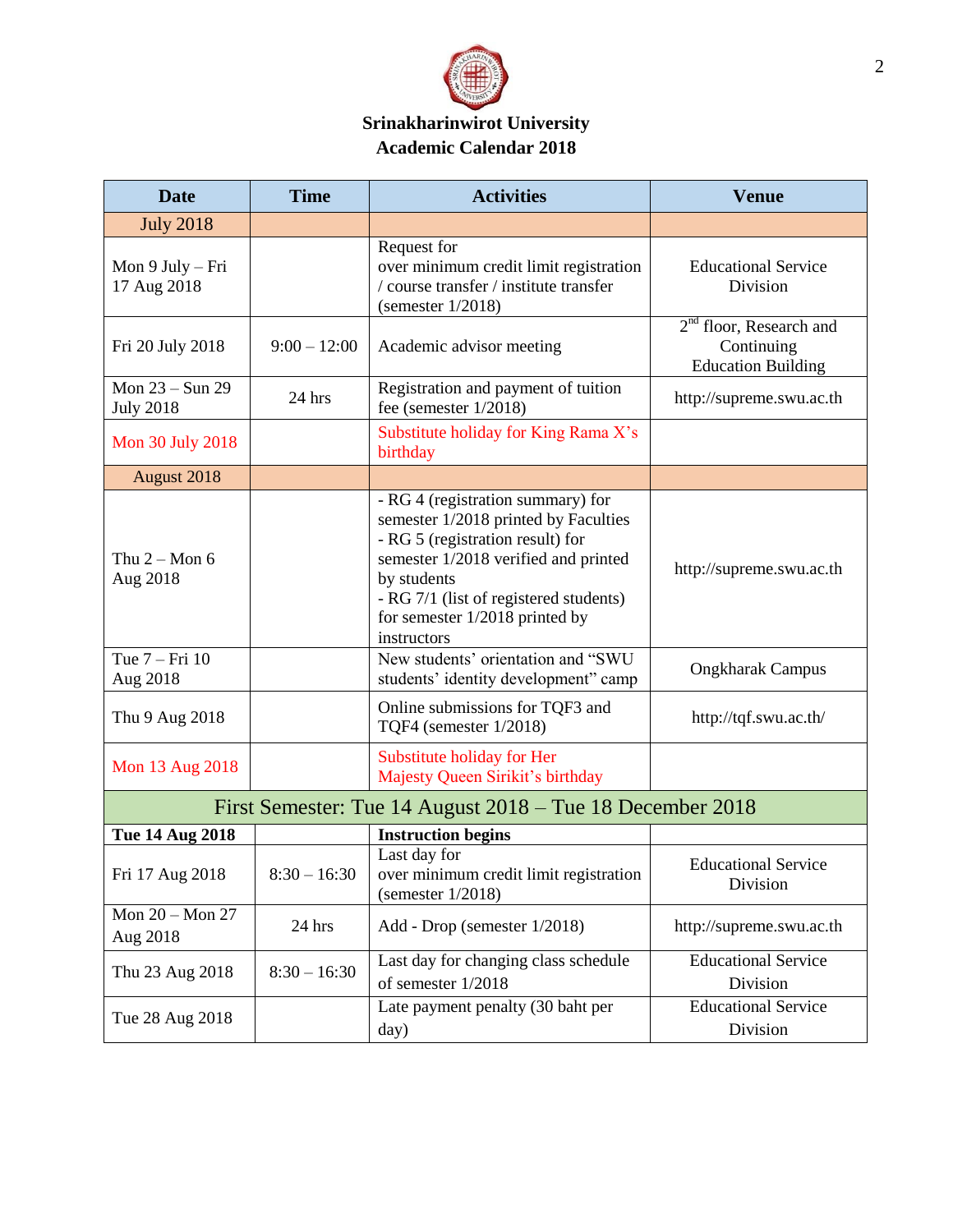| <b>Date</b>                              | <b>Time</b>    | <b>Activities</b>                                                                                                                                                  | <b>Venue</b>                           |
|------------------------------------------|----------------|--------------------------------------------------------------------------------------------------------------------------------------------------------------------|----------------------------------------|
| Wed 29 Aug 2018                          | $8:30 - 15:00$ | - RG 5 (registration result) verified<br>and printed by students<br>- RG 7/2 (list of registered students<br>who have paid tuition fees) printed by<br>instructors | http://supreme.swu.ac.th               |
| Thu $30$ Aug - Mon<br>19 Nov 2018        | $8:30 - 16:30$ | Withdrawal period (semester 1/2018)                                                                                                                                | <b>Educational Service</b><br>Division |
| September 2018                           |                |                                                                                                                                                                    |                                        |
| Mon $3$ Sept $-$ Tue<br>16 Oct 2018      |                | Graduation request (semester 1/2018)                                                                                                                               | http://supreme.swu.ac.th               |
| <b>Thu 6 Sept 2018</b>                   | $8:30 - 12:00$ | <b>Teacher appreciation ceremony</b>                                                                                                                               | <b>Ongkharak Campus</b>                |
| Fri 7 Sept 2018                          | $8:30 - 16:30$ | Last day for submitting the "I" grade<br>change for semester 2/2017 and<br>3/2017                                                                                  | http://supreme.swu.ac.th               |
| October 2018                             |                |                                                                                                                                                                    |                                        |
| Fri 5 Oct 2018                           | $8:30 - 16:30$ | Last day for Late payment (30 baht<br>per day penalty)                                                                                                             | <b>Educational Service</b><br>Division |
| <b>Mon 8 - Fri 12</b><br><b>Oct 2018</b> |                | <b>Midterm Examination</b>                                                                                                                                         |                                        |
| Mon 15 Oct 2018                          |                | <b>Substitute holiday for King Bhumibol</b><br><b>Memorial Day</b>                                                                                                 |                                        |
| Tue 16 Oct 2018                          | 23:00          | Last day for graduation request<br>(semester $1/2018$ )                                                                                                            | http://supreme.swu.ac.th               |
| Tue 23 Oct 2018                          |                | <b>King Chulalongkorn Memorial Day</b>                                                                                                                             |                                        |
| November 2018                            |                |                                                                                                                                                                    |                                        |
| Fri $9 - Sat 10$ Nov<br>2018             |                | SWU Open House 2018 (No Class)                                                                                                                                     |                                        |
| Mon 12 - Fri 16<br>Nov 2018              | $8:30 - 15:00$ | Students meet with their academic<br>advisors for study plan in semester<br>1/2018 and registration plan in<br>semester 2/2018                                     | Advisors' office                       |
| Mon 19 Nov 2018                          | $8:30 - 16:30$ | Last day for withdrawal (semester<br>1/2018                                                                                                                        | <b>Educational Service</b><br>Division |
| Tue 20 Nov 2018 -<br>Fri 11 Jan 2019     | $8:30 - 16:30$ | Request for<br>over minimum credit limit registration<br>/ course transfer / institute transfer<br>(semester $2/2018$ )                                            | <b>Educational Service</b><br>Division |
| Mon $26$ Nov $-$ Sun<br>2 Dec 2018       | 24 hrs         | Registration and payment of tuition<br>fee (semester $2/2018$ )                                                                                                    | http://supreme.swu.ac.th               |
| Fri 30 Nov 2018                          |                | Last day of class                                                                                                                                                  |                                        |
| December 2018                            |                |                                                                                                                                                                    |                                        |
| <b>Mon 3 – Tue 18</b><br><b>Dec 2018</b> |                | <b>Final Examination</b>                                                                                                                                           |                                        |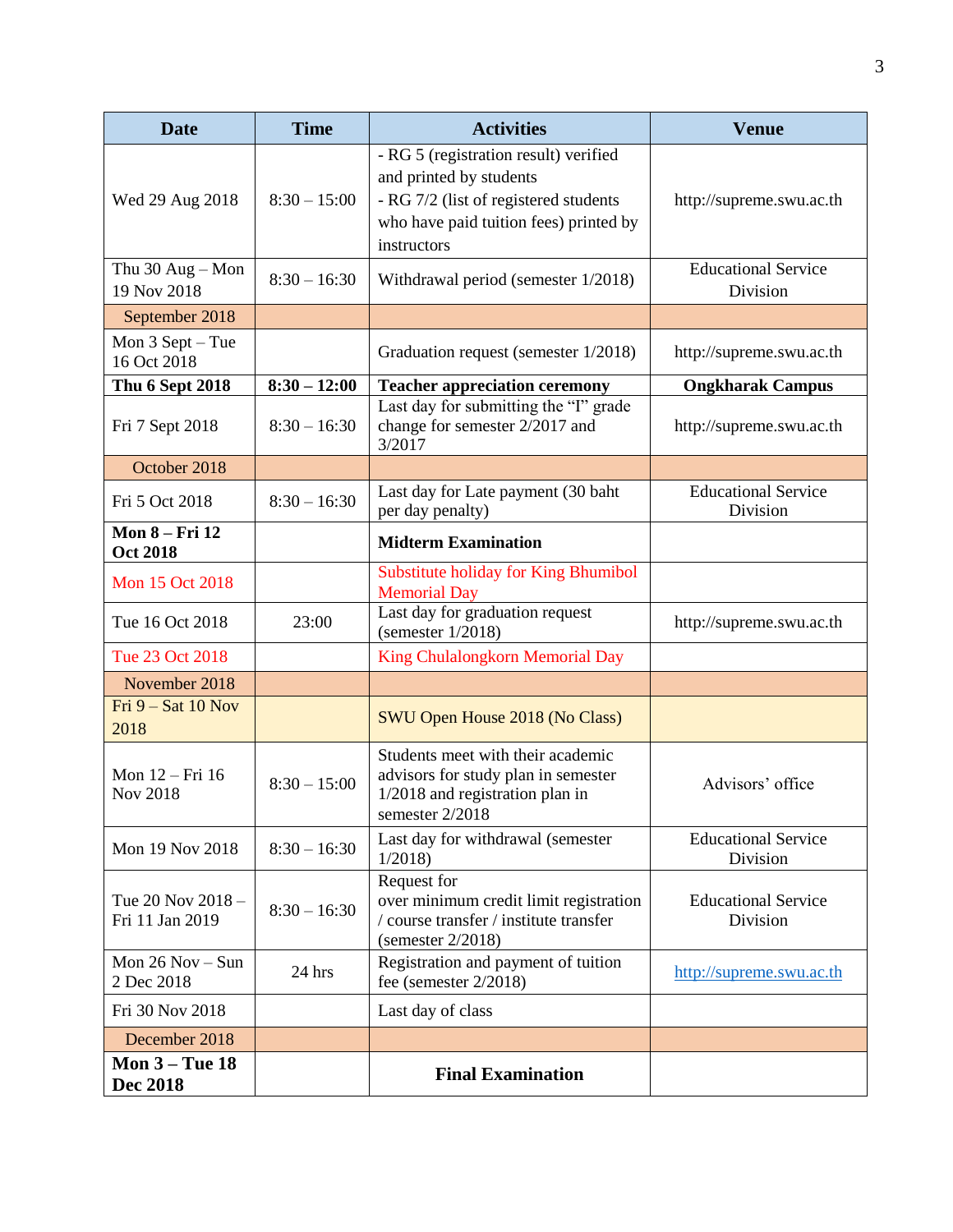| <b>Date</b>                     | <b>Time</b>    | <b>Activities</b>                                                                                                                                                                                              | <b>Venue</b>                           |
|---------------------------------|----------------|----------------------------------------------------------------------------------------------------------------------------------------------------------------------------------------------------------------|----------------------------------------|
| <b>Wed 5 Dec 2018</b>           |                | Father's Day                                                                                                                                                                                                   |                                        |
| Mon 10 Dec 2018                 |                | <b>Constitution Day</b>                                                                                                                                                                                        |                                        |
| <b>Wed 19 Dec 2018</b>          |                | <b>First semester ends</b>                                                                                                                                                                                     |                                        |
| Mon 24 – Fri 28<br>Dec 2018     |                | - RG 4 (registration summary) for<br>semester 2/2018 printed by Faculties<br>- RG 5 (registration result) for<br>semester 2/2018 verified and printed<br>by students<br>- RG 7/1 (list of registered students) | http://supreme.swu.ac.th               |
|                                 |                | for semester 2/2018 printed by<br>instructors                                                                                                                                                                  |                                        |
|                                 |                | <b>Graduation Ceremony</b>                                                                                                                                                                                     |                                        |
| January 2019                    |                |                                                                                                                                                                                                                |                                        |
| Tue 1 Jan 2019                  |                | New Year's Day                                                                                                                                                                                                 |                                        |
| Thu 3 Jan 2019                  |                | Online submissions for TQF3 and<br>TQF4 (semester 2/2018)                                                                                                                                                      | http://tqf.swu.ac.th/                  |
| Fri 4 Jan 2019                  | $8:30 - 16:30$ | Last day for grade submission                                                                                                                                                                                  | http://supreme.swu.ac.th               |
|                                 |                | Second Semester: Mon 7 Jan 2019 – Tue 21 May 2019                                                                                                                                                              |                                        |
| <b>Mon 7 Jan 2019</b>           |                | <b>Instruction begins</b>                                                                                                                                                                                      |                                        |
| Fri 11 Jan 2019                 | $8:30 - 16:30$ | Last day for<br>over minimum credit limit registration<br>(semester $2/2018$ )                                                                                                                                 | <b>Educational Service</b><br>Division |
| Mon $14 -$ Mon $21$<br>Jan 2019 | 24 hrs         | Add - Drop (semester 2/2018)                                                                                                                                                                                   | http://supreme.swu.ac.th               |
| Thu 17 Jan 2019                 | $8:30 - 16:30$ | Last day for changing class schedule<br>of semester 2/2018                                                                                                                                                     | <b>Educational Service</b><br>Division |
| Mon 21 Jan 2019                 |                | Online submissions for TQF5 and<br>TQF6 (semester 1/2018)                                                                                                                                                      | http://tqf.swu.ac.th/                  |
| Tue 22 Jan 2019                 |                | Late payment penalty (30 baht per<br>day)                                                                                                                                                                      | <b>Educational Service</b><br>Division |
| Wed 23 Jan 2019                 | $8:30 - 15:00$ | - RG 5 (registration result) verified<br>and printed by students<br>- RG 7/2 (list of registered students<br>who have paid tuition fees) printed by<br>instructors                                             | http://supreme.swu.ac.th               |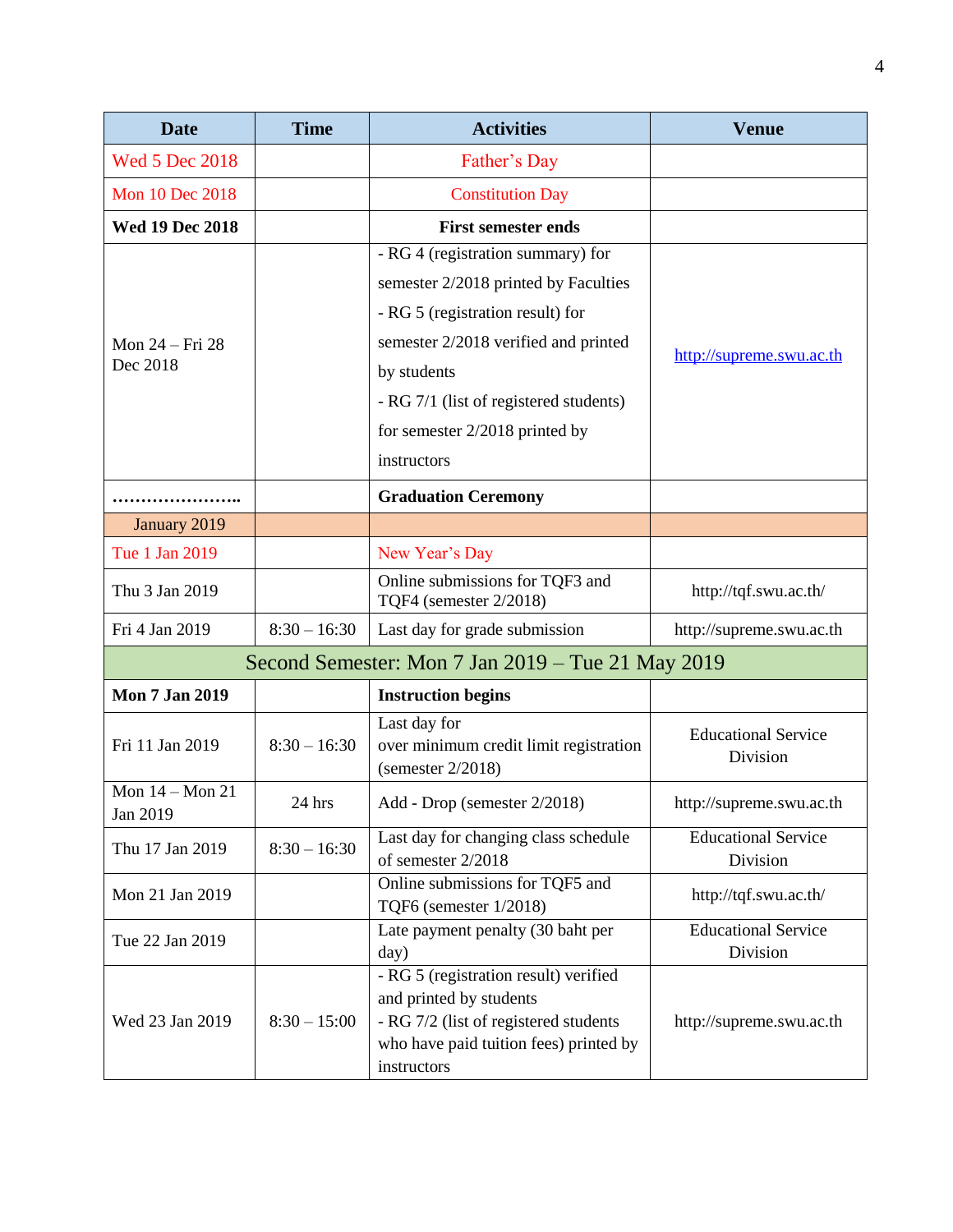| <b>Date</b>                              | <b>Time</b>    | <b>Activities</b>                                                                                                                               | <b>Venue</b>                           |
|------------------------------------------|----------------|-------------------------------------------------------------------------------------------------------------------------------------------------|----------------------------------------|
| Thu $24$ Jan - Mon<br>22 Apr 2019        | $8:30 - 16:30$ | Withdrawal period (semester 2/2018)                                                                                                             | <b>Educational Service</b><br>Division |
| Mon 28 Jan - Mon<br>11 March 2019        |                | Graduation request (semester 2/2018)                                                                                                            | http://supreme.swu.ac.th               |
| .                                        |                | Sport day (no class cancelation)                                                                                                                |                                        |
| .                                        |                | graduation approval granted by SWU<br>council                                                                                                   |                                        |
| February 2019                            |                |                                                                                                                                                 |                                        |
| Fri 1 Feb 2019                           | $8:30 - 16:30$ | Last day for submitting the "I" grade<br>change for semester 1/2018                                                                             | http://supreme.swu.ac.th               |
| Tue 19 Feb 2019                          |                | Makha Bucha Day                                                                                                                                 |                                        |
| <b>March 2019</b>                        |                |                                                                                                                                                 |                                        |
| Fri 1 Mar 2019                           | $8:30 - 16:30$ | Last day for Late payment (30 baht<br>per day penalty)                                                                                          | <b>Educational Service</b><br>Division |
| <b>Mon 4 – Fri 8</b><br><b>Mar 2019</b>  |                | <b>Midterm Examination</b>                                                                                                                      |                                        |
| Mon 11 Mar 2019                          | 23:00          | Last day for graduation request<br>(semester $2/2018$ )                                                                                         | http://supreme.swu.ac.th               |
| April 2019                               |                |                                                                                                                                                 |                                        |
| <b>Mon 8 Apr 2019</b>                    |                | Chakri Memorial day                                                                                                                             |                                        |
| Sat $13 -$ Tue 16<br>Apr 2019            |                | <b>Songkran Festival Day</b>                                                                                                                    |                                        |
| Wed 17 - Fri 19<br>Apr 2019              | $8:30 - 15:00$ | Students meet with their academic<br>advisors for study plan in semester<br>$2/2018$ and registration plan in<br>semester 3/2018                | Advisors' office                       |
| Mon 22 Apr 2019                          | $8:30 - 16:30$ | Last day for withdrawal (semester<br>2/2018                                                                                                     | <b>Educational Service</b><br>Division |
| Tue 23 Apr – Wed<br>5 Jun 2019           | $8:30 - 16:30$ | Request for<br>over minimum credit limit registration<br>(semester $3/2018$ )<br>(Only students expecting to graduate<br>in academic year 2018) | <b>Educational Service</b><br>Division |
| Mon 29 Apr – Fri<br>3 May 2019           |                | <b>Final Examination</b><br>(Only senior students in B.Ed.<br>program)                                                                          |                                        |
| <b>May 2019</b>                          |                |                                                                                                                                                 |                                        |
| Fri 3 May 2019                           |                | Last day of class                                                                                                                               |                                        |
| <b>Mon 6 - Tue 21</b><br><b>May 2019</b> |                | <b>Final Examination</b>                                                                                                                        |                                        |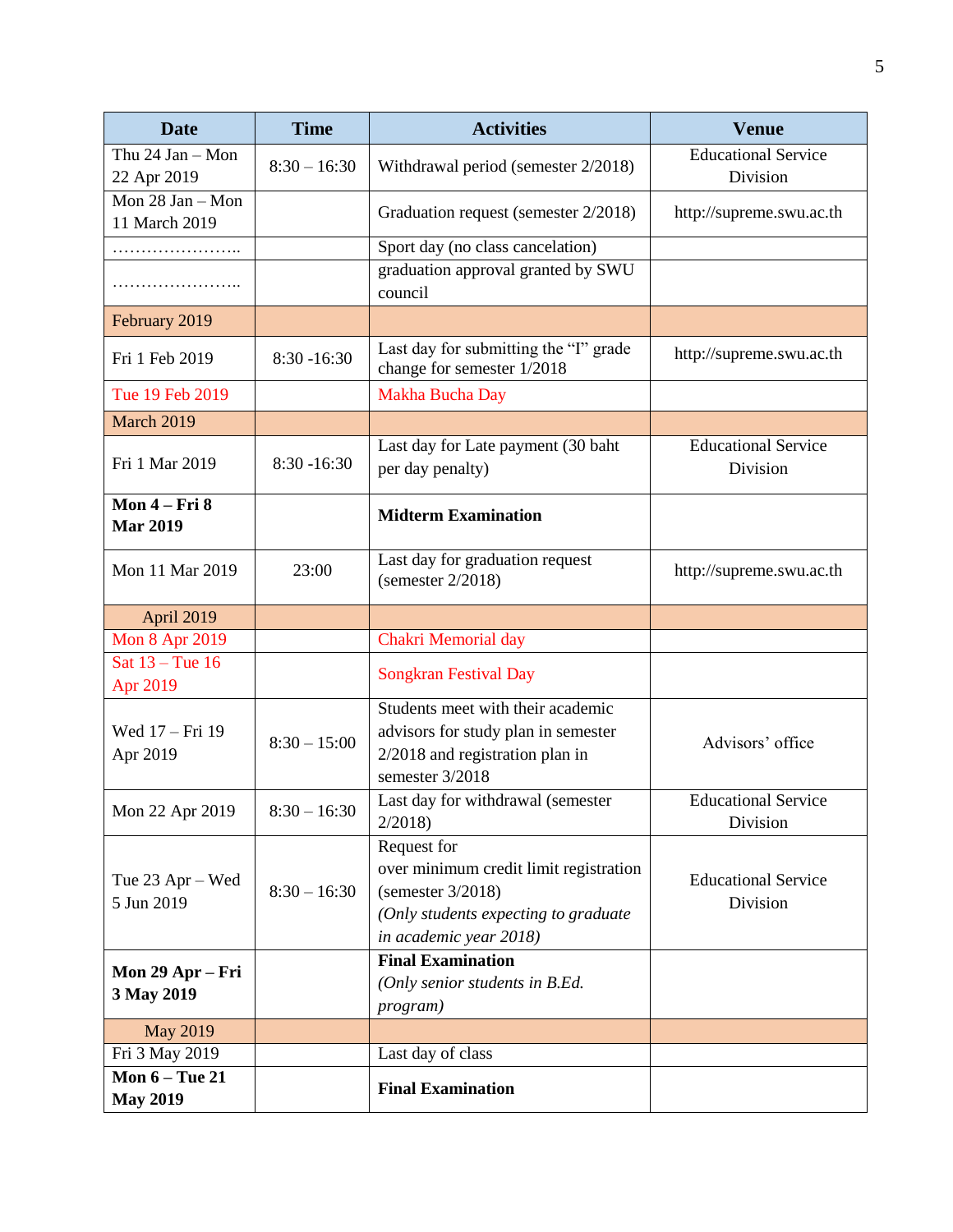| <b>Date</b>                     | <b>Time</b>    | <b>Activities</b>                                                                                                                                                                                                                                                 | Venue                    |
|---------------------------------|----------------|-------------------------------------------------------------------------------------------------------------------------------------------------------------------------------------------------------------------------------------------------------------------|--------------------------|
| Mon 13 May 2019                 |                | <b>Royal Ploughing Day</b>                                                                                                                                                                                                                                        |                          |
| <b>Mon 20 May 2019</b>          |                | Visakha Bucha Day                                                                                                                                                                                                                                                 |                          |
| <b>Wed 22 May 2019</b>          |                | <b>Second semester ends</b>                                                                                                                                                                                                                                       |                          |
| Thu $23 -$ Mon $27$<br>May 2019 | 24 hrs.        | Registration and payment of tuition<br>fee (semester $3/2018$ )                                                                                                                                                                                                   | http://supreme.swu.ac.th |
| Tue $28 -$ Thu 30<br>May 2019   |                | - RG 4 (registration summary) for<br>semester 3/2018 printed by Faculties<br>- RG 5 (registration result) for<br>semester 3/2018 verified and printed<br>by students<br>- RG 7/1 (list of registered students)<br>for semester $3/2018$ printed by<br>instructors | http://supreme.swu.ac.th |
| Fri 31 May 2019                 | $8:30 - 16:30$ | Last day for grade submission                                                                                                                                                                                                                                     | http://supreme.swu.ac.th |
| <b>June 2019</b>                |                |                                                                                                                                                                                                                                                                   |                          |
| Thu 20 June 2019                |                | Online submissions for TQF5 and<br><b>TQF6</b> (semester 2/2018)                                                                                                                                                                                                  | http://tqf.swu.ac.th/    |
| <b>Sat 29 June 2018</b>         |                | <b>SWU Foundation Day</b>                                                                                                                                                                                                                                         |                          |

# **Language for Careers (International Program)**

# **Suggested Plan of Study (59)**

# **1. Plan for track I: Language for Business**

| <b>First Year</b> |                                      |            |                               |                                    |            |  |
|-------------------|--------------------------------------|------------|-------------------------------|------------------------------------|------------|--|
|                   | <b>First Semester</b>                |            |                               | <b>Second Semester</b>             |            |  |
|                   | <b>General Education</b>             |            | <b>General Education</b>      |                                    |            |  |
| <b>SWU 111</b>    | Thai for Communication               | $3(2-2-5)$ | <b>SWU 122</b>                | <b>English for Effective</b>       | $3(2-2-5)$ |  |
| <b>SWU 121</b>    | English for Effective                | $3(2-2-5)$ |                               | Communication II                   |            |  |
|                   | Communication I                      |            | <b>SWU 141</b>                | <b>Information Literacy Skills</b> | $3(2-2-5)$ |  |
| <b>SWU 151</b>    | General Education for Human          | $3(2-2-5)$ | <b>SWU 252</b>                | Aesthetics for Life                | $3(2-2-5)$ |  |
|                   | Development                          |            |                               |                                    |            |  |
|                   | <b>Required Major Courses</b>        |            | <b>Required Major Courses</b> |                                    |            |  |
| <b>ELC</b> 111    | Careers and Language for Careers     | $3(2-2-5)$ | <b>ELC</b> 121                | Eastern Culture and Languages      | $3(3-0-6)$ |  |
| <b>ELC</b> 122    | <b>Western Culture and Languages</b> | $3(3-0-6)$ | <b>ELC</b> 123                | Personality and Business Manner    | $3(3-0-6)$ |  |
|                   |                                      |            | <b>ELC</b> 212                | Language and Careers in            | $3(3-0-6)$ |  |
|                   |                                      |            |                               | <b>Multinational Companies</b>     |            |  |
|                   | 15<br><b>Total Credits</b>           |            |                               | <b>Total Credits</b><br>18         |            |  |
|                   |                                      |            | <b>Second Year</b>            |                                    |            |  |
|                   | <b>First Semester</b>                |            |                               | <b>Second Semester</b>             |            |  |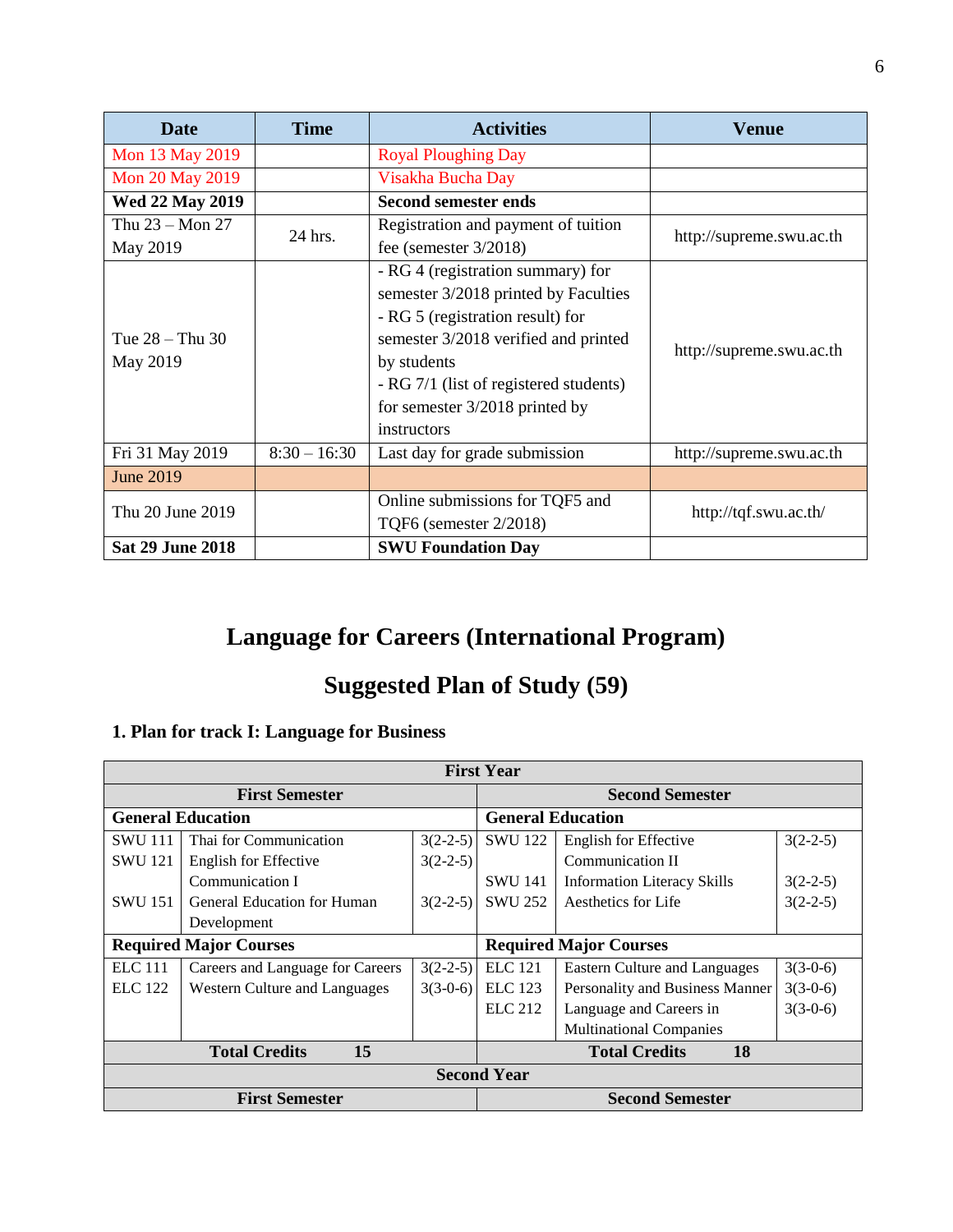| <b>General Education</b> |                                                                |            | <b>General Education</b> |                                |            |
|--------------------------|----------------------------------------------------------------|------------|--------------------------|--------------------------------|------------|
| <b>SWU</b>               | Man and Society                                                | $3(2-2-5)$ | <b>SWU 145</b>           | Wellness and Healthy Lifestyle | $3(2-2-5)$ |
| 251                      |                                                                |            |                          |                                |            |
|                          | <b>Required Major Courses</b><br><b>Required Major Courses</b> |            |                          |                                |            |
| <b>ELC</b> 231           | Intro. to Language and Linguistics                             | $3(3-0-6)$ | <b>ELC 232</b>           | <b>English Phonetics</b>       | $3(3-0-6)$ |
| ELC 233                  | Lang. and Cross Culture Comm.                                  | $3(2-2-5)$ | <b>ELC</b> 234           | English for Organization Comm. | $3(2-2-5)$ |
|                          | <b>Elective Major Course</b>                                   |            |                          | <b>Elective Major Course</b>   |            |
| <b>ELC</b> 272           | <b>Business Report Writing</b>                                 | $3(2-2-5)$ | <b>ELC</b> 273           | <b>Business Reading</b>        | $3(2-2-5)$ |
| <b>Minor Courses</b>     |                                                                |            | <b>Minor Courses</b>     |                                |            |
|                          | CHN/KOR/JPN/VN/FR/GM I                                         | $3(2-2-$   |                          | CHN/KOR/JPN/VN/FR/GM II        | $3(2-2-5)$ |
|                          |                                                                | 5)         |                          |                                |            |
|                          | 15<br><b>Total Credits</b>                                     |            |                          | 15<br><b>Total Credits</b>     |            |

| <b>Third Year</b>        |                                   |  |                               |                                                  |            |  |  |
|--------------------------|-----------------------------------|--|-------------------------------|--------------------------------------------------|------------|--|--|
| <b>First Semester</b>    |                                   |  |                               | <b>Second Semester</b>                           |            |  |  |
| <b>General Education</b> |                                   |  | <b>General Education</b>      |                                                  |            |  |  |
|                          | SWU 351   Personality Development |  |                               | $3(2-2-5)$ SWU 374 Ethical Careers for Community | $3(2-2-5)$ |  |  |
|                          | <b>Required Major Courses</b>     |  | <b>Required Major Courses</b> |                                                  |            |  |  |
| <b>ELC</b> 241           | Social Psychology in Organization |  | $3(2-2-5)$ ELC 342            | Leadership & Effective Group                     | $3(2-2-5)$ |  |  |
| <b>ELC 335</b>           | Principles of Translation         |  | $3(3-0-6)$ ELC 336            | <b>Creative Writing</b>                          | $3(2-2-5)$ |  |  |

| <b>First Semester</b> |                              |    |  |                      | <b>Second Semester</b>                  |    |            |
|-----------------------|------------------------------|----|--|----------------------|-----------------------------------------|----|------------|
|                       | <b>Elective Major Course</b> |    |  |                      | <b>Elective Major Course</b>            |    |            |
| ELC 371               | Eng. for Commerce            |    |  |                      | $3(3-0-6)$ ELC 372   Eng. for Marketing |    | $3(3-0-6)$ |
| <b>Minor Courses</b>  |                              |    |  | <b>Minor Courses</b> |                                         |    |            |
|                       | CHN/KOR/JPN/VN/FR/GM III     |    |  |                      | $3(2-2-5)$ CHN/KOR/JPN/VN/FR/GM Buss    |    | $3(2-2-5)$ |
|                       | <b>Total Credits</b>         | 15 |  |                      | <b>Total Credits</b>                    | 15 |            |

|                             | <b>Fourth Year</b>               |                             |                                            |                                      |            |  |  |  |
|-----------------------------|----------------------------------|-----------------------------|--------------------------------------------|--------------------------------------|------------|--|--|--|
|                             | <b>First Semester</b>            |                             |                                            | <b>Second Semester</b>               |            |  |  |  |
|                             | <b>Required Major Courses</b>    |                             |                                            | <b>Required Major Courses</b>        |            |  |  |  |
| <b>ELC</b> 375              | Public Speaking                  | $3(2-2-5)$                  | ELC391/                                    | Practicum/Practicum Abroad           | $3(0-9-6)$ |  |  |  |
| <b>ELC</b> 493              | Seminar in Language for Careers  | $3(2-2-5)$                  | <b>ELC392</b>                              |                                      |            |  |  |  |
|                             | <b>Elective Major Course</b>     |                             |                                            | <b>Elective Major Course</b>         |            |  |  |  |
| <b>ELC</b> 373              | Eng. for Business Conference     | $3(3-0-6)$                  | <b>ELC</b> 374                             | <b>Business Interpretation</b>       | $3(2-2-5)$ |  |  |  |
|                             |                                  |                             | <b>ELC</b> 473                             | <b>English for Retail Management</b> | $3(2-2-5)$ |  |  |  |
|                             |                                  |                             | <b>ELC</b> 494                             | Res. Meth for Lg. for Careers        | $3(2-2-5)$ |  |  |  |
| <b>Minor Courses</b>        |                                  |                             | <b>Minor Courses</b>                       |                                      |            |  |  |  |
|                             | CHN/KOR/JPN/VN/FR/GM Management  | $3(2-2-5)$                  | CHN/KOR/JPN/VN/FR/GM Culture<br>$3(2-2-5)$ |                                      |            |  |  |  |
| <b>Free Elective Course</b> |                                  | <b>Free Elective Course</b> |                                            |                                      |            |  |  |  |
| <i>SWU371</i>               | Creativity, Innovation and Tech. | $3(2-2-5)$                  | <b>SWU 367</b>                             | <b>Legal Studies</b>                 | $3(2-2-5)$ |  |  |  |
|                             | <b>Total Credits</b><br>15       |                             |                                            | <b>Total Credits</b><br><b>18</b>    |            |  |  |  |

# **Language for Careers (International Program) Suggested Plan of Study (59)**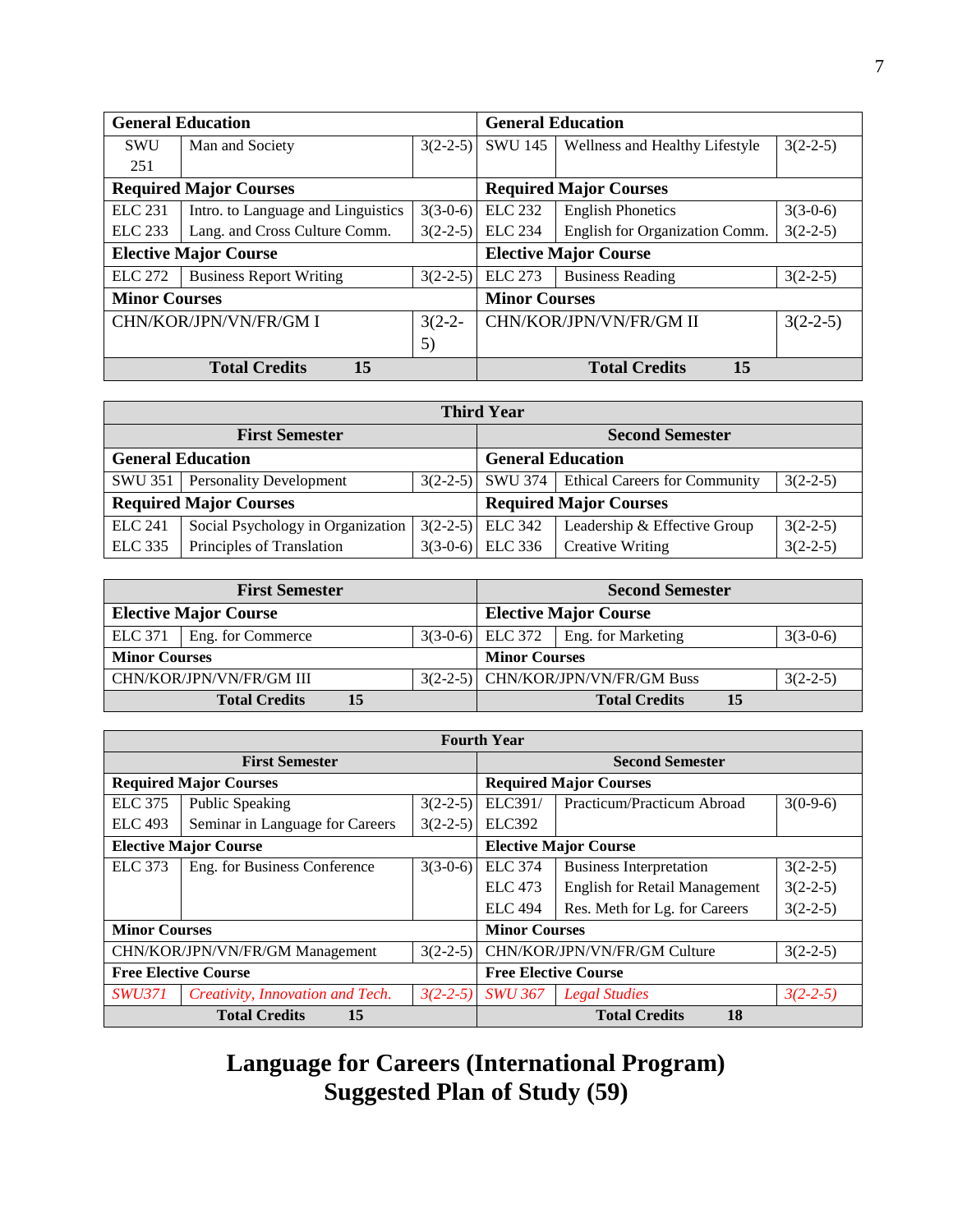|                          | <b>First Year</b>                  |            |                               |                                    |            |  |  |
|--------------------------|------------------------------------|------------|-------------------------------|------------------------------------|------------|--|--|
|                          | <b>First Semester</b>              |            |                               | <b>Second Semester</b>             |            |  |  |
| <b>General Education</b> |                                    |            | <b>General Education</b>      |                                    |            |  |  |
| <b>SWU111</b>            | Thai for Communication             | $3(2-2-5)$ | <b>SWU 122</b>                | English for Effective              | $3(2-2-5)$ |  |  |
| <b>SWU 121</b>           | English for Effective              | $3(2-2-5)$ |                               | Communication II                   |            |  |  |
|                          | Communication I                    |            | <b>SWU 141</b>                | <b>Information Literacy Skills</b> | $3(2-2-5)$ |  |  |
| <b>SWU 151</b>           | <b>General Education for Human</b> | $3(2-2-5)$ | <b>SWU 252</b>                | Aesthetics for Life                | $3(2-2-5)$ |  |  |
|                          | Development                        |            |                               |                                    |            |  |  |
|                          | <b>Required Major Courses</b>      |            | <b>Required Major Courses</b> |                                    |            |  |  |
| <b>ELC</b> 111           | Careers and Language for Careers   | $3(2-2-5)$ | <b>ELC</b> 121                | Eastern Culture and Languages      | $3(3-0-6)$ |  |  |
| <b>ELC</b> 122           | Western Culture and Languages      | $3(3-0-6)$ | <b>ELC</b> 123                | Personality and Business Manner    | $3(3-0-6)$ |  |  |
|                          |                                    |            | <b>ELC</b> 212                | Language and Careers in            | $3(3-0-6)$ |  |  |
|                          |                                    |            |                               | <b>Multinational Companies</b>     |            |  |  |
|                          | 15<br><b>Total Credits</b>         |            |                               | <b>Total Credits</b><br>18         |            |  |  |

# **2. Plan for track II: Language for Hospitality Management**

| <b>Second Year</b>       |                                    |            |                              |                                 |            |  |  |
|--------------------------|------------------------------------|------------|------------------------------|---------------------------------|------------|--|--|
|                          | <b>First Semester</b>              |            | <b>Second Semester</b>       |                                 |            |  |  |
| <b>General Education</b> |                                    |            | <b>General Education</b>     |                                 |            |  |  |
| <b>SWU</b>               | Man and Society                    | $3(2-2-5)$ | SWU 145                      | <b>Wellness and Healthy</b>     | $3(2-2-5)$ |  |  |
| 251                      |                                    |            |                              | Lifestyle                       |            |  |  |
|                          | <b>Required Major Courses</b>      |            |                              | <b>Required Major Courses</b>   |            |  |  |
| <b>ELC</b> 231           | Intro. to Language and Linguistics | $3(3-0-6)$ | <b>ELC 232</b>               | <b>English Phonetics</b>        | $3(3-0-6)$ |  |  |
| ELC 233                  | Lang. and Cross Culture Comm.      | $3(2-2-5)$ | <b>ELC 234</b>               | <b>English for Organization</b> | $3(2-2-5)$ |  |  |
|                          |                                    |            |                              | Comm.                           |            |  |  |
|                          | <b>Elective Major Course</b>       |            | <b>Elective Major Course</b> |                                 |            |  |  |
| ELC 253                  | English for Tourism & Hotel Buss.  | $3(2-2-5)$ | <b>ELC</b> 351               | Eng. for Hospitality            | $3(3-0-6)$ |  |  |
|                          |                                    |            |                              | Management                      |            |  |  |
| <b>Minor Courses</b>     |                                    |            | <b>Minor Courses</b>         |                                 |            |  |  |
|                          | CHN/KOR/JPN/VN/FR/GM I             | $3(2-2-5)$ |                              | CHN/KOR/JPN/VN/FR/GM II         | $3(2-2-5)$ |  |  |
|                          | 15<br><b>Total Credits</b>         |            |                              | 15<br><b>Total Credits</b>      |            |  |  |

| <b>Third Year</b>             |                                   |  |                          |                                                  |            |  |
|-------------------------------|-----------------------------------|--|--------------------------|--------------------------------------------------|------------|--|
| <b>First Semester</b>         |                                   |  | <b>Second Semester</b>   |                                                  |            |  |
| <b>General Education</b>      |                                   |  | <b>General Education</b> |                                                  |            |  |
|                               | SWU 351 Personality Development   |  |                          | 3(2-2-5) SWU 374   Ethical Careers for Community | $3(2-2-5)$ |  |
| <b>Required Major Courses</b> |                                   |  |                          | <b>Required Major Courses</b>                    |            |  |
| <b>ELC</b> 241                | Social Psychology in Organization |  | $3(2-2-5)$ ELC 342       | Leadership & Effective Group                     | $3(2-2-5)$ |  |
| <b>ELC 335</b>                | Principles of Translation         |  | $3(3-0-6)$ ELC 336       | <b>Creative Writing</b>                          | $3(2-2-5)$ |  |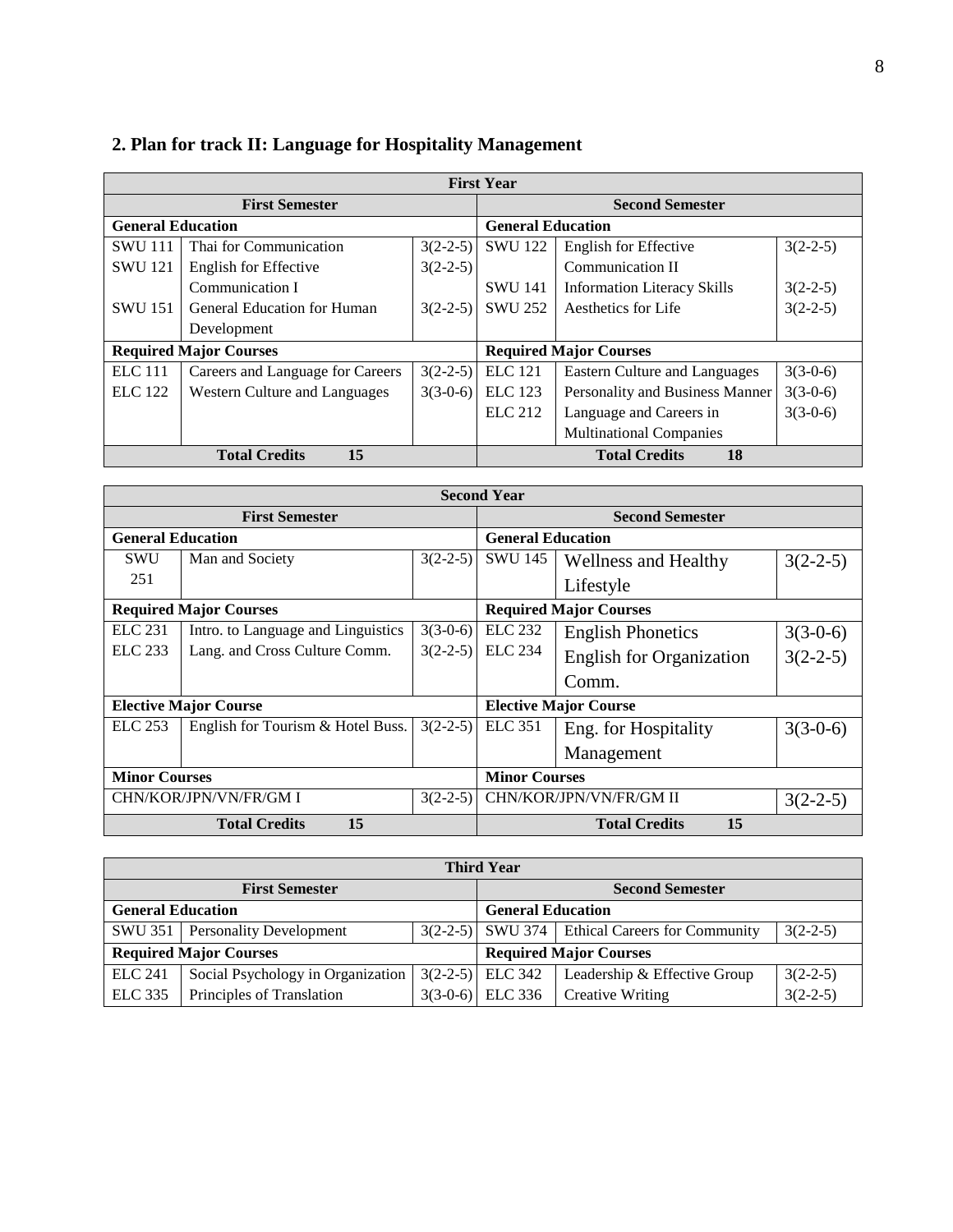| <b>First Semester</b>        |                       |  |                                      | <b>Second Semester</b>       |                                                    |            |
|------------------------------|-----------------------|--|--------------------------------------|------------------------------|----------------------------------------------------|------------|
| <b>Elective Major Course</b> |                       |  |                                      | <b>Elective Major Course</b> |                                                    |            |
| <b>ELC</b> 353               | Eng. for Airline Buss |  |                                      |                              | $3(2-2-5)$ ELC 354   Eng. for Outb-Tour Conducting | $3(2-2-5)$ |
| <b>Minor Courses</b>         |                       |  | <b>Minor Courses</b>                 |                              |                                                    |            |
| CHN/KOR/JPN/VN/FR/GM III     |                       |  | $3(2-2-5)$ CHN/KOR/JPN/VN/FR/GM Buss | $3(2-2-5)$                   |                                                    |            |
| <b>Total Credits</b><br>15   |                       |  |                                      | <b>Total Credits</b><br>15   |                                                    |            |

| <b>Fourth Year</b>              |                                  |                               |                             |                               |            |
|---------------------------------|----------------------------------|-------------------------------|-----------------------------|-------------------------------|------------|
| <b>First Semester</b>           |                                  |                               | <b>Second Semester</b>      |                               |            |
| <b>Required Major Courses</b>   |                                  | <b>Required Major Courses</b> |                             |                               |            |
| <b>ELC</b> 375                  | Public Speaking                  | $3(2-2-5)$                    | ELC391/                     | Practicum/Practicum Abroad    | $3(0-9-6)$ |
| <b>ELC 493</b>                  | Seminar in Language for Careers  | $3(2-2-5)$                    | <b>ELC392</b>               |                               |            |
| <b>Elective Major Course</b>    |                                  |                               |                             | <b>Elective Major Course</b>  |            |
| <b>ELC 361</b>                  | Eng. for Public Rel.             | $3(2-2-5)$                    | <b>ELC</b> 443              | Eng. for HR Management        | $3(2-2-5)$ |
|                                 |                                  |                               | <b>ELC</b> 494              | Res. Meth for Lg. for Careers | $3(2-2-5)$ |
|                                 |                                  |                               | <b>ELC</b> 495              | <b>Independent Study</b>      | $3(2-2-5)$ |
| <b>Minor Courses</b>            |                                  |                               | <b>Minor Courses</b>        |                               |            |
| CHN/KOR/JPN/VN/FR/GM Management |                                  | $3(2-2-5)$                    |                             | CHN/KOR/JPN/VN/FR/GM Culture  | $3(2-2-5)$ |
| <b>Free Elective Course</b>     |                                  |                               | <b>Free Elective Course</b> |                               |            |
| <i>SWU371</i>                   | Creativity, Innovation and Tech. | $3(2-2-5)$                    | <b>SWU 367</b>              | <b>Legal Studies</b>          | $3(2-2-5)$ |
|                                 | <b>Total Credits</b><br>15       |                               |                             | <b>Total Credits</b><br>18    |            |

# **Language for Careers (International Program) Suggested Plan of Study (59)**

# **3. Plan for track III: Language for Mass Communication**

| <b>First Year</b>             |                                  |            |                               |                                    |            |
|-------------------------------|----------------------------------|------------|-------------------------------|------------------------------------|------------|
| <b>First Semester</b>         |                                  |            | <b>Second Semester</b>        |                                    |            |
| <b>General Education</b>      |                                  |            | <b>General Education</b>      |                                    |            |
| <b>SWU 111</b>                | Thai for Communication           | $3(2-2-5)$ | <b>SWU 122</b>                | English for Effective              | $3(2-2-5)$ |
| <b>SWU 121</b>                | <b>English for Effective</b>     | $3(2-2-5)$ |                               | Communication II                   |            |
|                               | Communication I                  |            | <b>SWU 141</b>                | <b>Information Literacy Skills</b> | $3(2-2-5)$ |
| <b>SWU 151</b>                | General Education for Human      | $3(2-2-5)$ | <b>SWU 252</b>                | Aesthetics for Life                | $3(2-2-5)$ |
|                               | Development                      |            |                               |                                    |            |
| <b>Required Major Courses</b> |                                  |            | <b>Required Major Courses</b> |                                    |            |
| <b>ELC</b> 111                | Careers and Language for Careers | $3(2-2-5)$ | <b>ELC</b> 121                | Eastern Culture and Languages      | $3(3-0-6)$ |
| <b>ELC</b> 122                | Western Culture and Languages    | $3(3-0-6)$ | <b>ELC</b> 123                | Personality and Business Manner    | $3(3-0-6)$ |
|                               |                                  |            | <b>ELC</b> 212                | Language and Careers in            | $3(3-0-6)$ |
|                               |                                  |            |                               | <b>Multinational Company</b>       |            |
| 15<br><b>Total Credits</b>    |                                  |            |                               | <b>Total Credits</b><br>18         |            |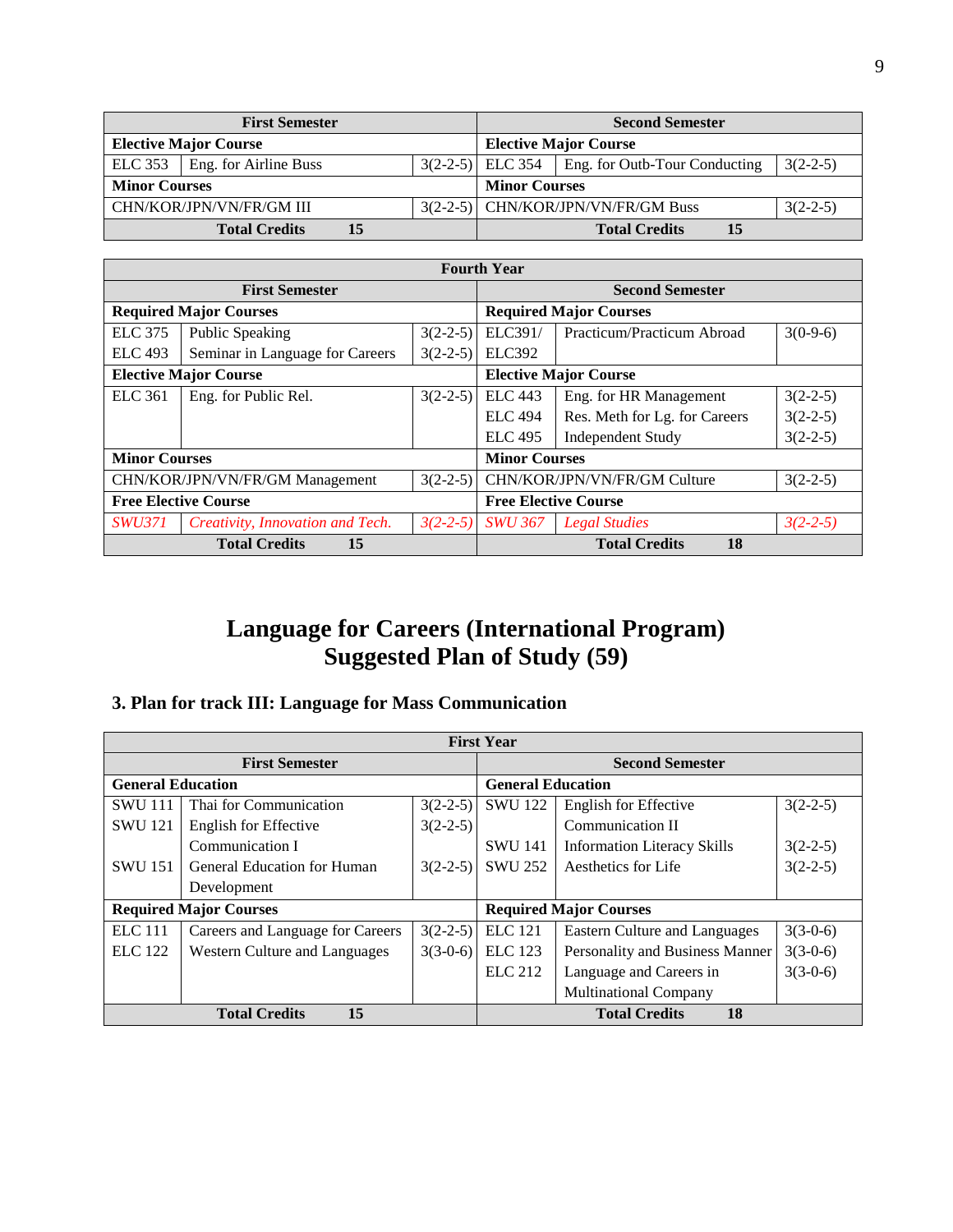| <b>Second Year</b>                   |                                    |            |                               |                                |            |
|--------------------------------------|------------------------------------|------------|-------------------------------|--------------------------------|------------|
| <b>First Semester</b>                |                                    |            | <b>Second Semester</b>        |                                |            |
| <b>General Education</b>             |                                    |            | <b>General Education</b>      |                                |            |
| <b>SWU</b>                           | Man and Society                    | $3(2-2-5)$ | <b>SWU 145</b>                | Wellness and Healthy Lifestyle | $3(2-2-5)$ |
| 251                                  |                                    |            |                               |                                |            |
| <b>Required Major Courses</b>        |                                    |            | <b>Required Major Courses</b> |                                |            |
| <b>ELC</b> 231                       | Intro. to Language and Linguistics | $3(3-0-6)$ | <b>ELC</b> 232                | <b>English Phonetics</b>       | $3(3-0-6)$ |
| ELC 233                              | Lang. and Cross Culture Comm.      | $3(2-2-5)$ | <b>ELC</b> 234                | English for Organization Comm. | $3(2-2-5)$ |
|                                      | <b>Elective Major Course</b>       |            | <b>Elective Major Course</b>  |                                |            |
| <b>ELC 282</b>                       | Eng Speaking in Modern E-Media     | $3(2-2-5)$ | <b>ELC 284</b>                | Eng Writing via Modern E-      | $3(2-2-5)$ |
|                                      |                                    |            |                               | Media                          |            |
| <b>Minor Courses</b>                 |                                    |            | <b>Minor Courses</b>          |                                |            |
| CHN/KOR/JPN/VN/FR/GM I<br>$3(2-2-5)$ |                                    |            |                               | CHN/KOR/JPN/VN/FR/GM II        | $3(2-2-5)$ |
| 15<br><b>Total Credits</b>           |                                    |            |                               | 15<br><b>Total Credits</b>     |            |

| <b>Third Year</b>                      |                                   |            |                              |                                      |            |
|----------------------------------------|-----------------------------------|------------|------------------------------|--------------------------------------|------------|
| <b>First Semester</b>                  |                                   |            | <b>Second Semester</b>       |                                      |            |
| <b>General Education</b>               |                                   |            | <b>General Education</b>     |                                      |            |
| SWU 351                                | <b>Personality Development</b>    | $3(2-2-5)$ | SWU 374                      | <b>Ethical Careers for Community</b> | $3(2-2-5)$ |
|                                        | <b>Required Major Courses</b>     |            |                              | <b>Required Major Courses</b>        |            |
| <b>ELC 241</b>                         | Social Psychology in Organization | $3(2-2-5)$ | <b>ELC</b> 342               | Leadership & Effective Group         | $3(2-2-5)$ |
| ELC 335                                | Principles of Translation         | $3(3-0-6)$ | ELC 336                      | <b>Creative Writing</b>              | $3(2-2-5)$ |
|                                        | <b>Elective Major Course</b>      |            | <b>Elective Major Course</b> |                                      |            |
| ELC 362                                | Movies & Television Script        | $3(2-2-5)$ | ELC 363                      | Eng. for Moderators and MC           | $3(2-2-5)$ |
|                                        | Translation                       |            |                              |                                      |            |
| <b>First Semester</b>                  |                                   |            |                              | <b>Second Semester</b>               |            |
| <b>Minor Courses</b>                   |                                   |            | <b>Minor Courses</b>         |                                      |            |
| CHN/KOR/JPN/VN/FR/GM III<br>$3(2-2-5)$ |                                   |            |                              | CHN/KOR/JPN/VN/FR/GM Buss            | $3(2-2-5)$ |
| 15<br><b>Total Credits</b>             |                                   |            |                              | 15<br><b>Total Credits</b>           |            |

| <b>Fourth Year</b>                            |                                   |            |                                            |                                  |            |
|-----------------------------------------------|-----------------------------------|------------|--------------------------------------------|----------------------------------|------------|
| <b>First Semester</b>                         |                                   |            | <b>Second Semester</b>                     |                                  |            |
| <b>Required Major Courses</b>                 |                                   |            | <b>Required Major Courses</b>              |                                  |            |
| <b>ELC</b> 375                                | Public Speaking                   | $3(2-2-5)$ | ELC391/                                    | Practicum/Practicum Abroad       | $3(0-9-6)$ |
| <b>ELC</b> 493                                | Seminar in Language for Careers   | $3(2-2-5)$ | <b>ELC392</b>                              |                                  |            |
| <b>Elective Major Course</b>                  |                                   |            | <b>Elective Major Course</b>               |                                  |            |
| <b>ELC</b> 364                                | <b>English for News Reporting</b> | $3(2-2-5)$ | ELC 365                                    | <b>English for Advertisement</b> | $3(2-2-5)$ |
|                                               |                                   |            | ELC 486                                    | Eng. for Info. Tech. Management  | $3(2-2-5)$ |
|                                               |                                   |            | <b>ELC</b> 494                             | Res. Meth for Lg. for Careers    | $3(2-2-5)$ |
|                                               | <b>Minor Courses</b>              |            |                                            | <b>Minor Courses</b>             |            |
| CHN/KOR/JPN/VN/FR/GM Management<br>$3(2-2-5)$ |                                   |            | CHN/KOR/JPN/VN/FR/GM Culture<br>$3(2-2-5)$ |                                  |            |
| <b>Free Elective Course</b>                   |                                   |            | <b>Free Elective Course</b>                |                                  |            |
| <i>SWU371</i>                                 | Creativity, Innovation and Tech.  | $3(2-2-5)$ | <b>SWU 367</b>                             | <b>Legal Studies</b>             | $3(2-2-5)$ |
| <b>Total Credits</b><br>15                    |                                   |            | <b>Total Credits</b><br>18                 |                                  |            |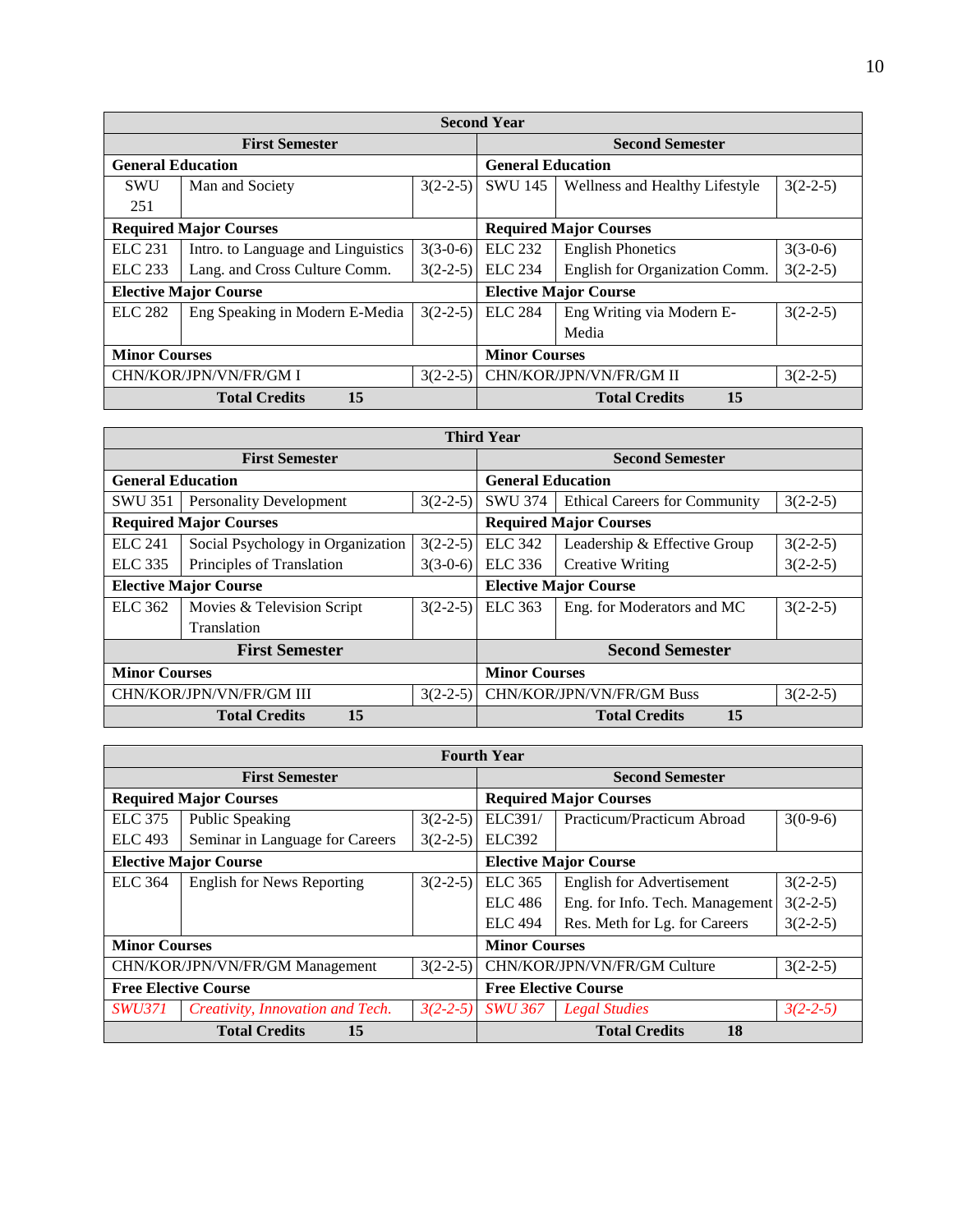# **Extracurricular Activities**

#### **1. Open House**

The yearly open house gives prospective students the opportunity to learn more about the program, as current students prepare engaging and fun activities to showcase what Language for Careers has to offer. Current students and alumni also answer conventional questions regarding examinations, campus life, and future career choices.

#### **2. Freshmen Orientation**

Freshman Orientation is an exciting first step to becoming part of the SWU community. This program gives an overview of opportunities and resources available at the campus.

During Freshman Orientation you will have the chance to:

- **Meet other students and make new friends**
- **Learn about academic expectations**
- **Familiarize yourself with SWU Campuses**
- **and many more**

# **3. Initiation ceremonies**

As first-year students start their university life, they're warmly welcomed by going through a series of activities that represent the distinct culture and customs of SWU community. They will also meet and join other freshmen students as they celebrate with games and music.

# **4. Teacher Appreciation Day**

During Teacher Appreciation Day, students will collaboratively prepare an event for the teachers, in order to honor them and to recognize their lasting contributions to the lives of their students.

#### **5. Business and Language Short Courses Abroad**

Outstanding students are given the opportunity to travel to Canada/UK for 3 months to further enhance their skills and knowledge. In this program - the students will be exposed in different cultures.

#### **6. Internship**

Students at the end of their Junior year are required to gain internship experience by working, either abroad or locally, for a company or organization, for a minimum period of three months. Students receive hands-on opportunities to work in their desired field and are given valuable experiences that would be beneficial for their post-graduate careers.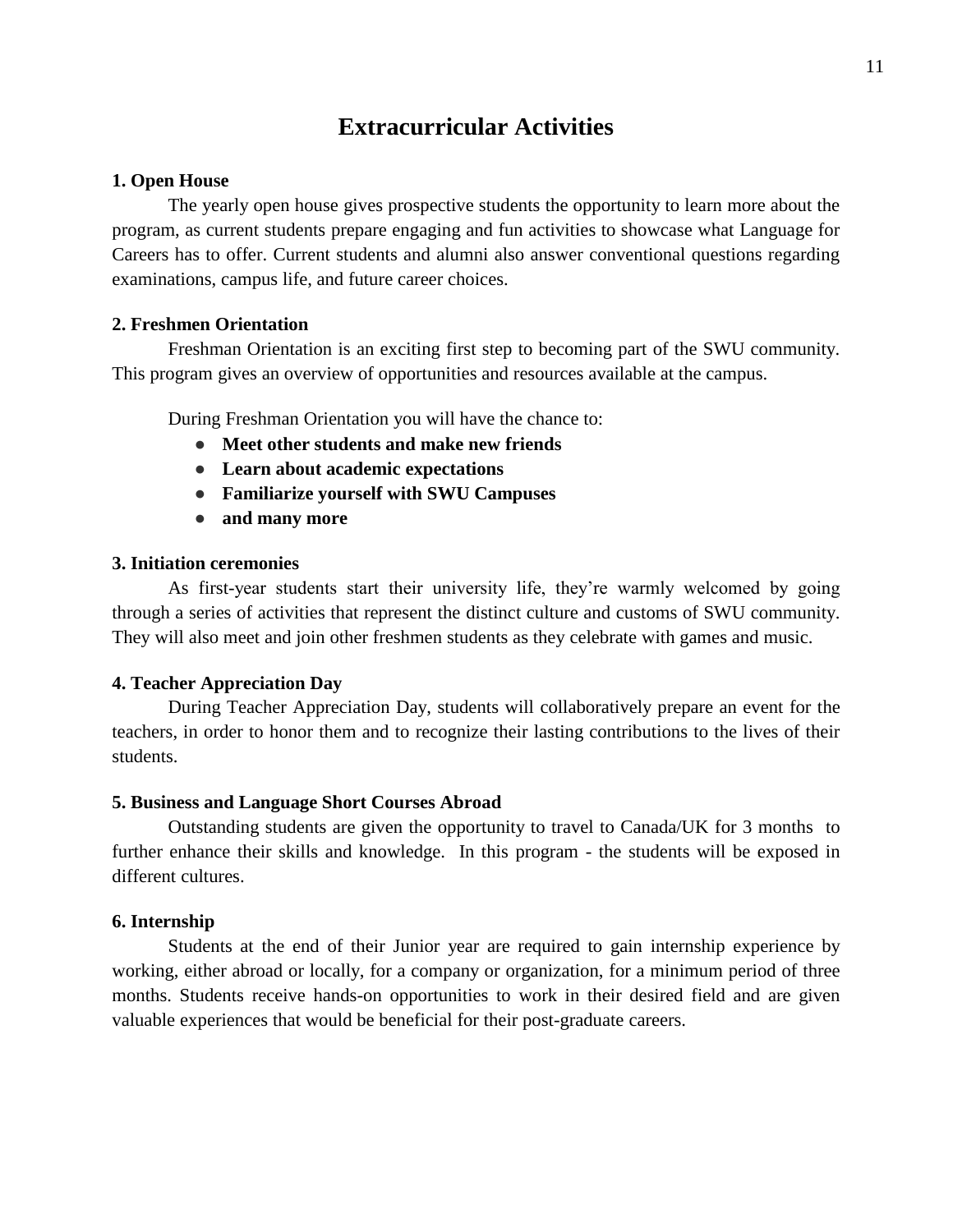#### **7. Public Speaking and Language Competition**

The English competition provides students the platform to test the depth of their knowledge and skills, as well as express their creativity, when they compete against other participants from other universities.

# **8. Field Trips**

A field trip is a university course-related, off-campus activity led by a faculty or staff member and designed to serve educational purposes. A field trip would include the gathering of data for research (such as at a geological or archaeological site), participation in a conference or competition, or visits to an event or place of interest.

All SWU students will have the opportunity to take part in a field trip which will enhance the students experience and knowledge of the subjects learned.

#### **9. Community Service**

Students contribute positively to the society by volunteering as English teachers in remote schools with less-privileged students. This provides a good and fresh learning experience as well as nurture an attitude of compassion to every student.

#### **10. Dining Etiquette Workshop in a 5-star hotel**

Students are given the opportunity to visit a 5-star hotel and learn about tourism, hospitality, and formal dining etiquette from experienced individuals working in the field.

#### **11. LCI Day**

LCI Day is a 2-day event conducted by LCI students to showcase their program's projects, activities, and learning resources, as students from different high schools are invited to participate by joining game matches and learning competitions of the event.

# **Graduation Requirements**

In order to graduate, students must have fulfilled the following criteria:

- ❏ have completed 126 credits
- ❏ have finished at least 400 hours of internship
- ❏ have obtained a TOEIC score of 650 or above
- ❏ pass a third language test with a certificate

Once all requirements are met, students are eligible to be awarded the degree of Bachelor of Arts in Language for Careers.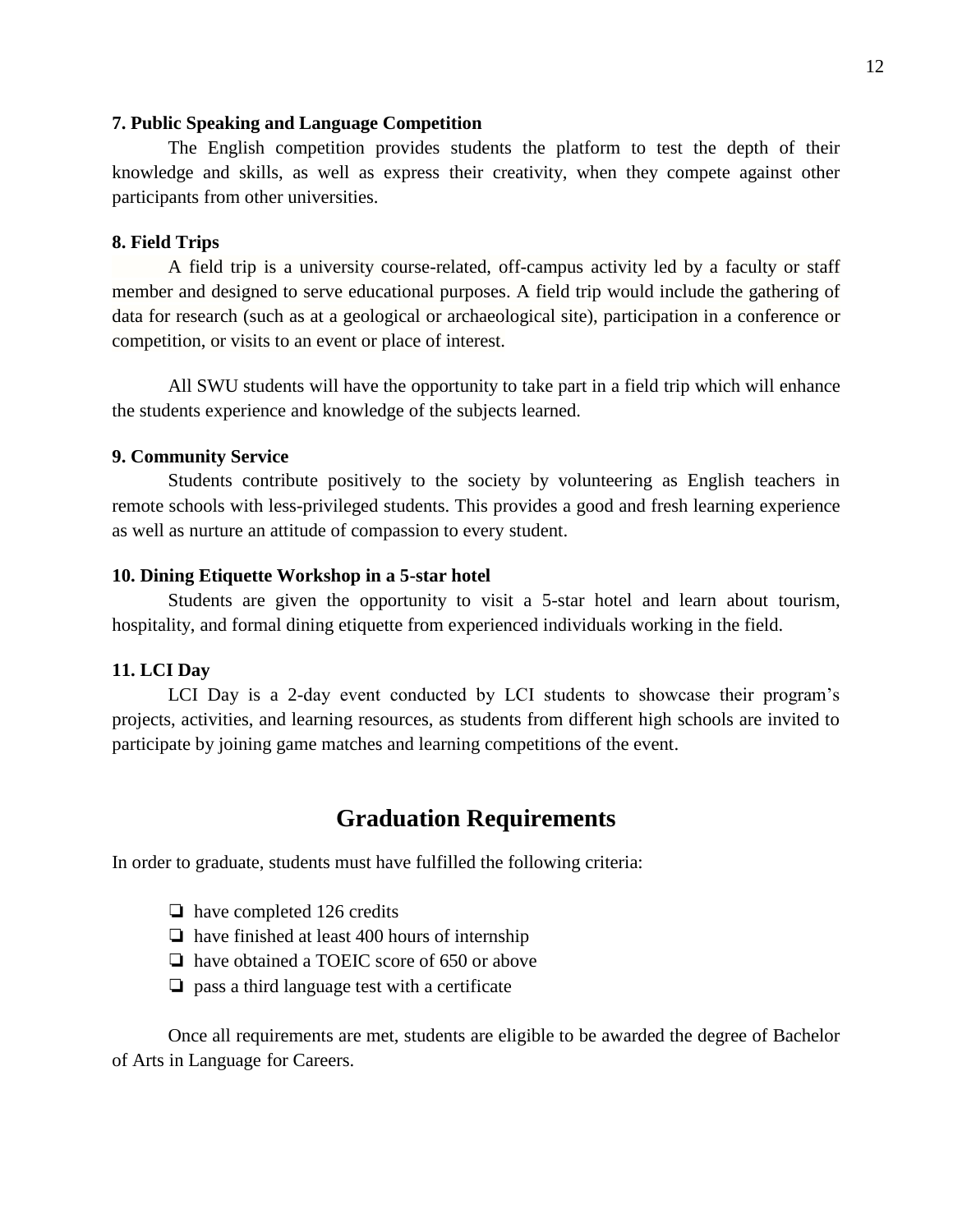# **Frequently Asked Questions (FAQs)**

#### **1. What are my career prospects?**

- Language for Careers will equip you with valuable knowledge and skills in order to become a competent individual. Graduates can aim for occupations such as interpreter/translator, language teacher, news writer, flight attendant, hotel front staff and many more.

# **2. In what field can I pursue a Master's degree after completing my undergraduate studies?**

- LCI graduates can proceed to study for Master's degree in the field of Linguistics, Education, Business, Hospitality Management, and others, depending on the student's selected track and desired career in the future.

# **3. What is the primary language used in teaching? Are all the lectures conducted in English?**

- English is the main language used in teaching as well as communicating among lecturers and students.

# **4. What is the ratio of foreign students studying in this program? Is everyone required to only speak English in class?**

- More than half of the students are of Thai nationality. Everyone is required to communicate only in English during class.

# **5. How do I apply for scholarship or get an access to any kind of financial support?**

- Grants and scholarships to study abroad are offered by the program. For more information, go to the website of Center of International Studies (CIS) or contact one of the staff listed on the "Contact" page of this handbook.

#### **6. What should I do to prepare for the university's assessment test?**

- The university's entrance exam will include two procedures: written and oral examinations to assess examinees' ability to use and understand English. Passers of IELTS, TOEIC, or TOEFL are exempted from the written test.

## **8. Does any nationality qualify to apply for the program?**

- Yes, as long as the applicant meet the academic requirements and has decent proficiency in English.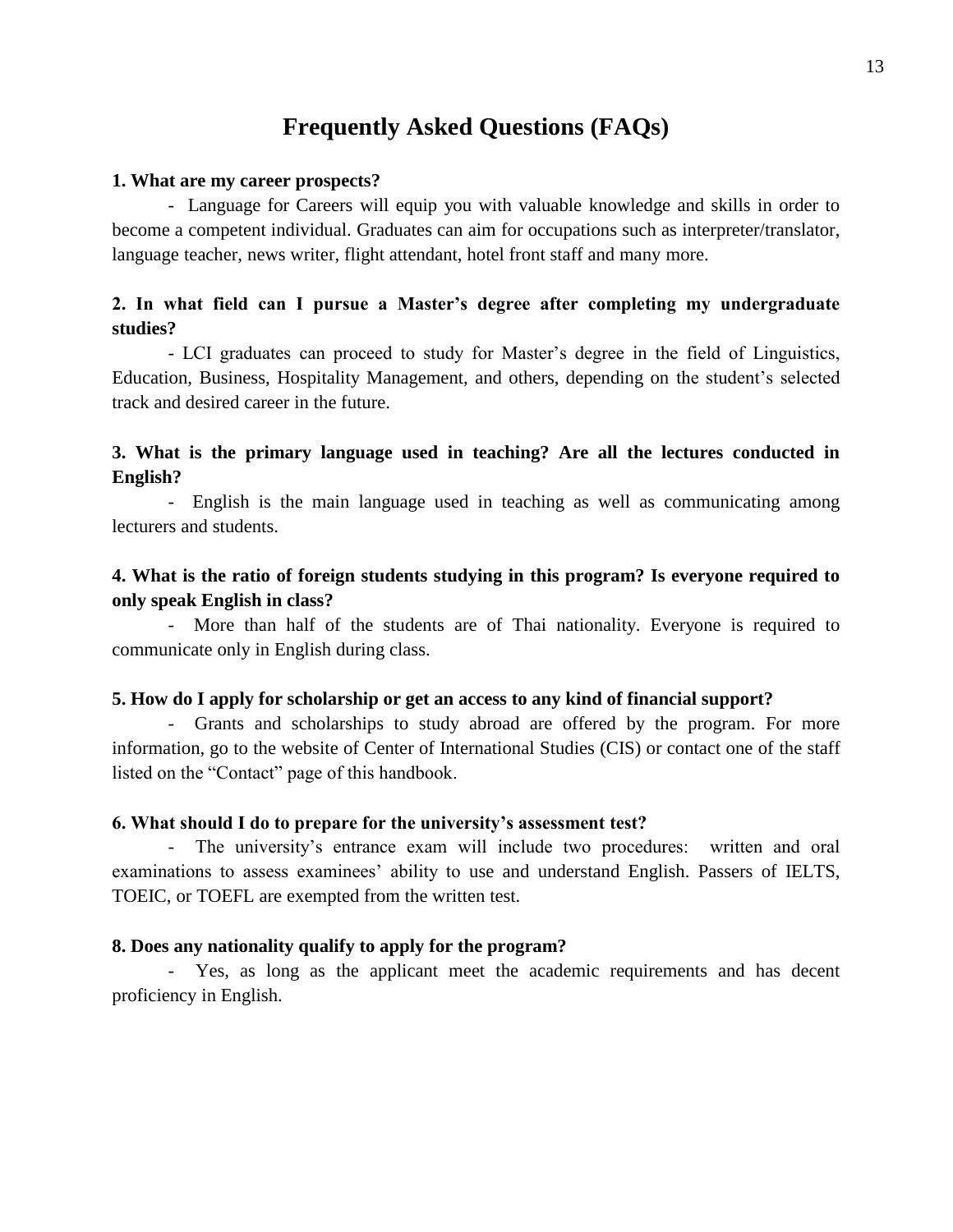# **9. Will the university provide the proper visa for foreign students?**

- To get formal assistance for visa or immigration concerns, please contact this person from the International Affairs team:

> *Name: Khun Pattama Anu-in Email: [pattamaa@g.swu.ac.th](mailto:pattamaa@g.swu.ac.th) Phone: 02-649-5000 Office Location: ext. 12350*

# **10. If I want to request for better assistance as I go through the application process, who do I contact?**

- Every staff of the university listed on the "Contact" page of this handbook will be able to assist you through your application process.

# **11. Am I required to wear the University's uniform throughout the whole year of my study?**

- Yes, it is part of the University's regulations that students follow the proper dress code throughout their course of study.

# **12. Does the program include every career and all languages?**

- The program offers only *three* major tracks: language for business, language for hospitality management and language for mass communication. As for the languages, there are *three* options available as minor courses: German, Japanese, and Chinese.

# **13. When and where do I apply for internship? How long do I have to do the internship?**

- Students start looking for a company at the beginning of junior year. They start their internship at the end of Junior year and must gain at least 400 hours of experience in order to graduate. Both local and international internship are allowed.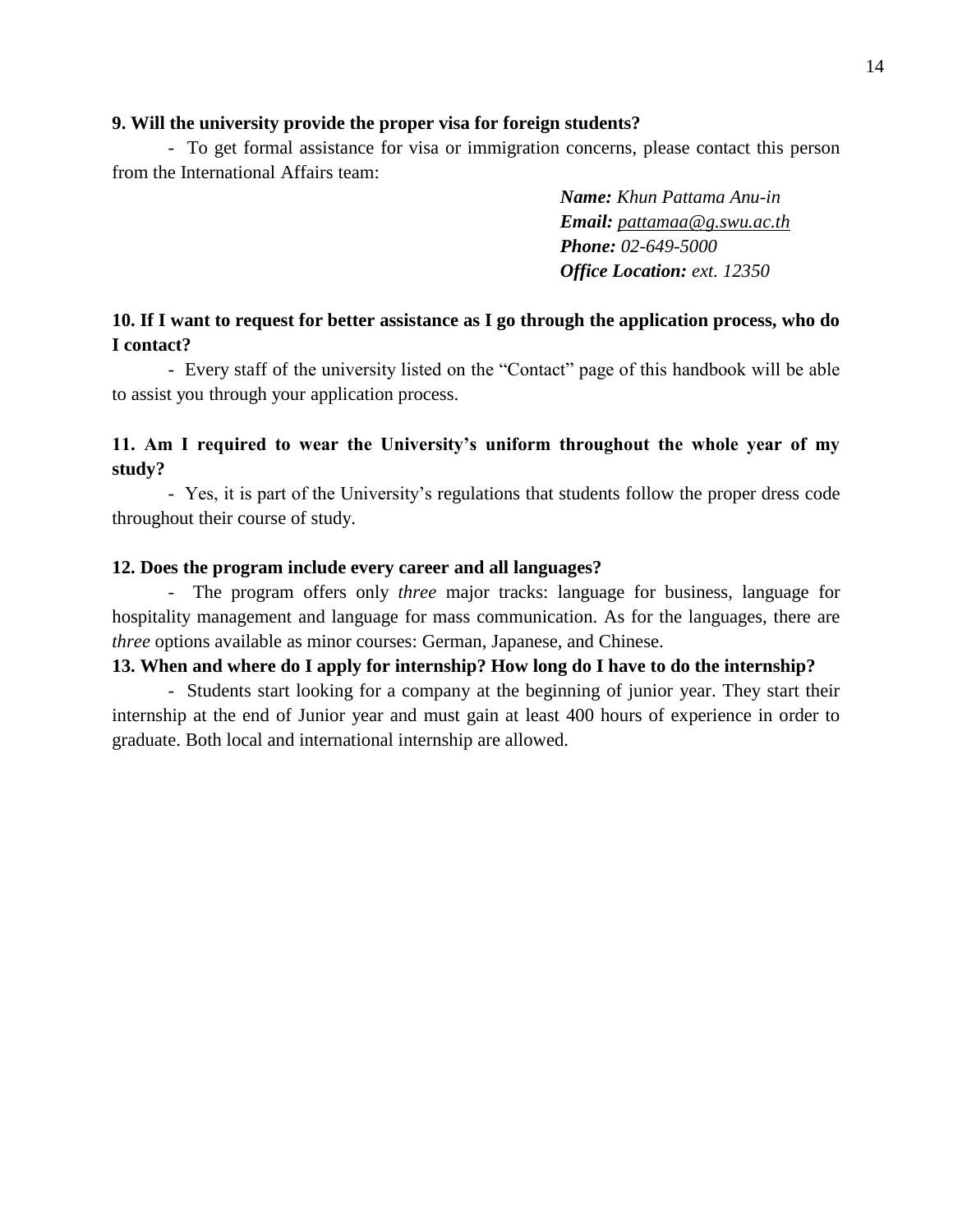# **Contact Information**



**Attasith Boonsawad** CIS Director

Email:attasith@g.swu.ac.th Office: Room 248/1



**Narinthorn S. Behr**  Chair of Language for Careers Program

Email: arinthorn@g.swu.ac.th Office: Room 248/1



**Munchuree Kaosayphandu** Lecturer

Email: unchuree@g.swu.ac.th Office: Room 227j



**Murray Leigh Ayres** Lecturer

Email: leigh@g.swu.ac.th Office: Room 248



**Christopher Andrew Fagan** Lecturer

Email: wimcoach1891@gmail.com Office: Room 248



**Paul Laurent Merriott**  Lecturer

Email: pmerriott@gmail.com Office: Room 248



**Nicole Farris** Lecturer

Email: nfarris@gmail.com Office: Room 248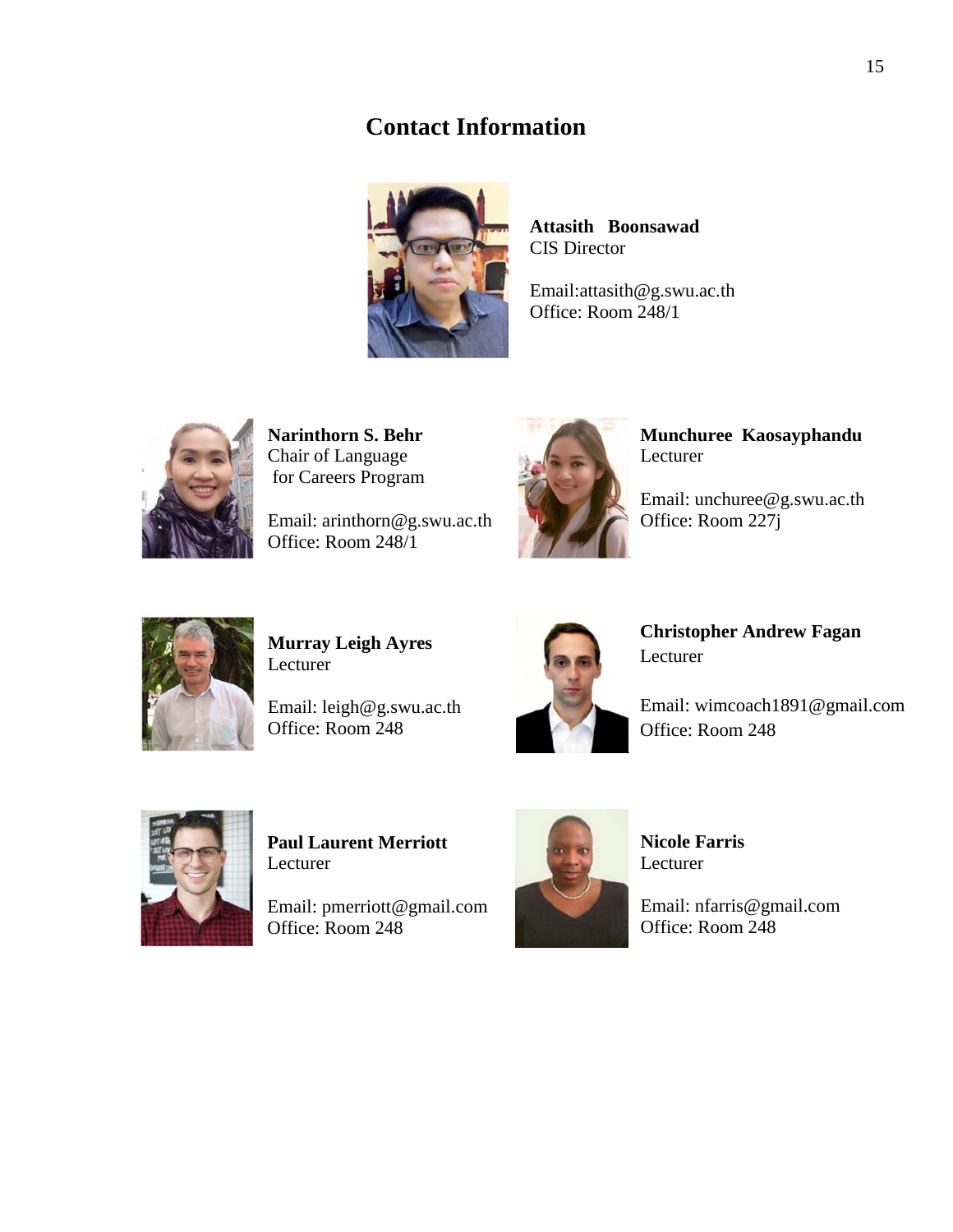

**Thomas Holaday** Lecturer

Email: twholaday@gmail.com Office: Room 248



**Nattaya Piriyawiboon Lecturer** 

Email: [nattaya1974@gmail.com](mailto:nattaya1974@gmail.com) Office: Room 227

# **STAFF**



**Suvitta Hongtong** Admin

Email: suwitta@g.swu.ac.th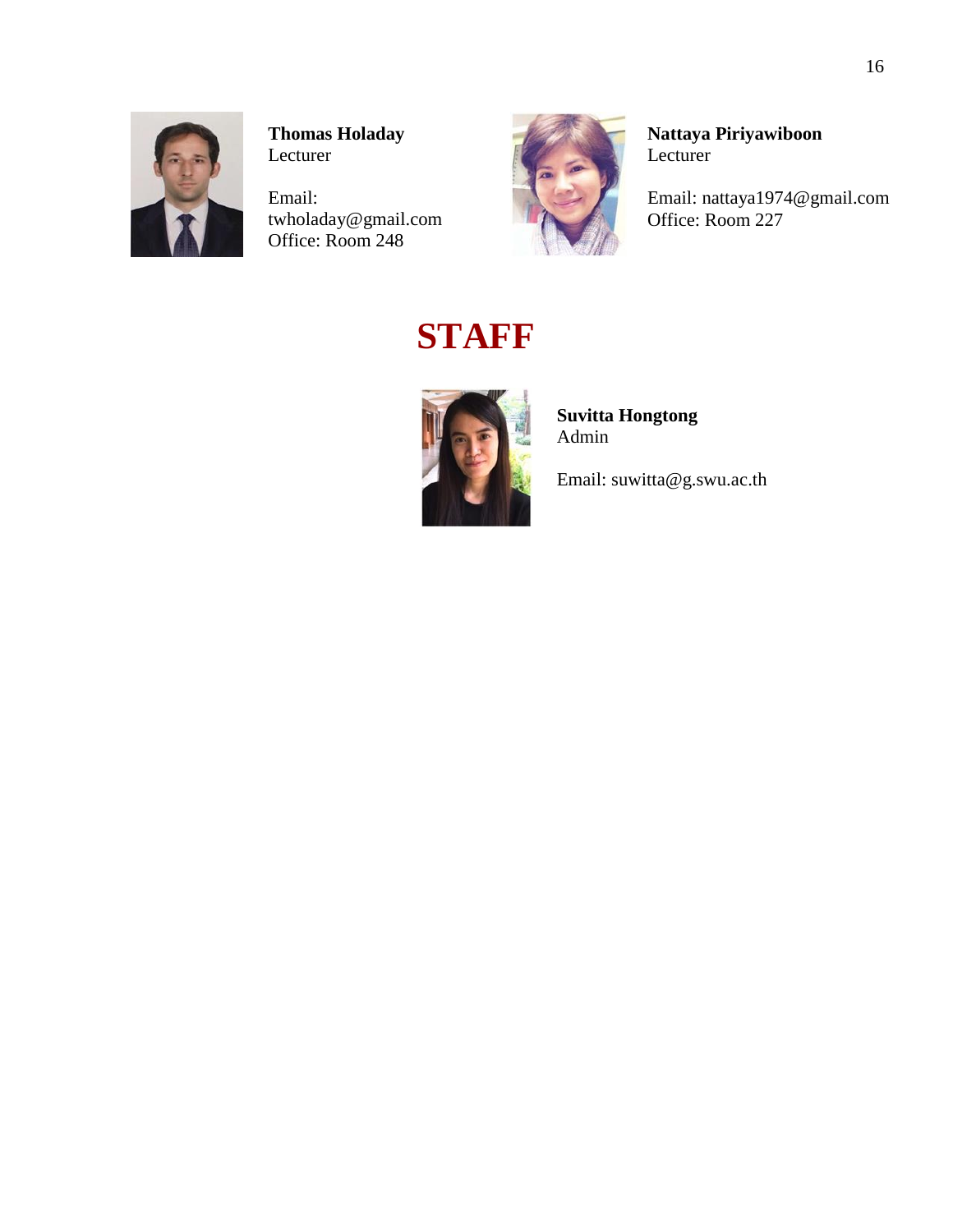# **Maps**



# **TRANSPORTATION**

**BTS:** Asoke Station  $\rightarrow$  10- to 15-minute walk to university; 5-minute motorcycle drive

**MRT:** Petchaburi Station  $\rightarrow$  5-minute walk to university

**Airport Link:** Makkasan Station  $\rightarrow$  10- to 15-minute walk to university; 5-minute motorcycle drive

**Boat:** Prasanmit → Located just at the back of Faculty of Humanities Building

**Bus Number(s):** 11, 23, 38. 58, 60, 72, 93, 98, 99, 113, 136, 174, 185, 206, 512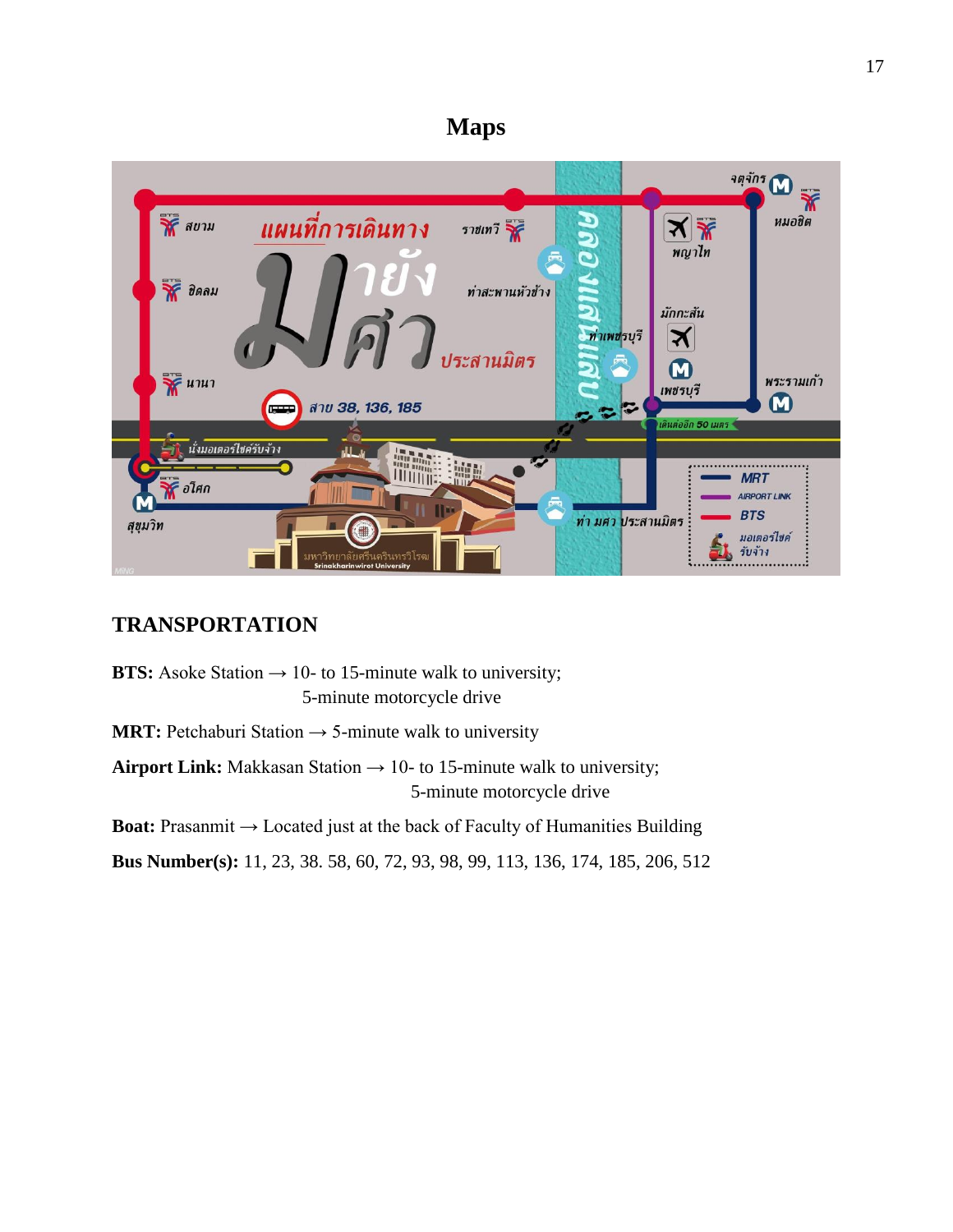# **Campus Map**

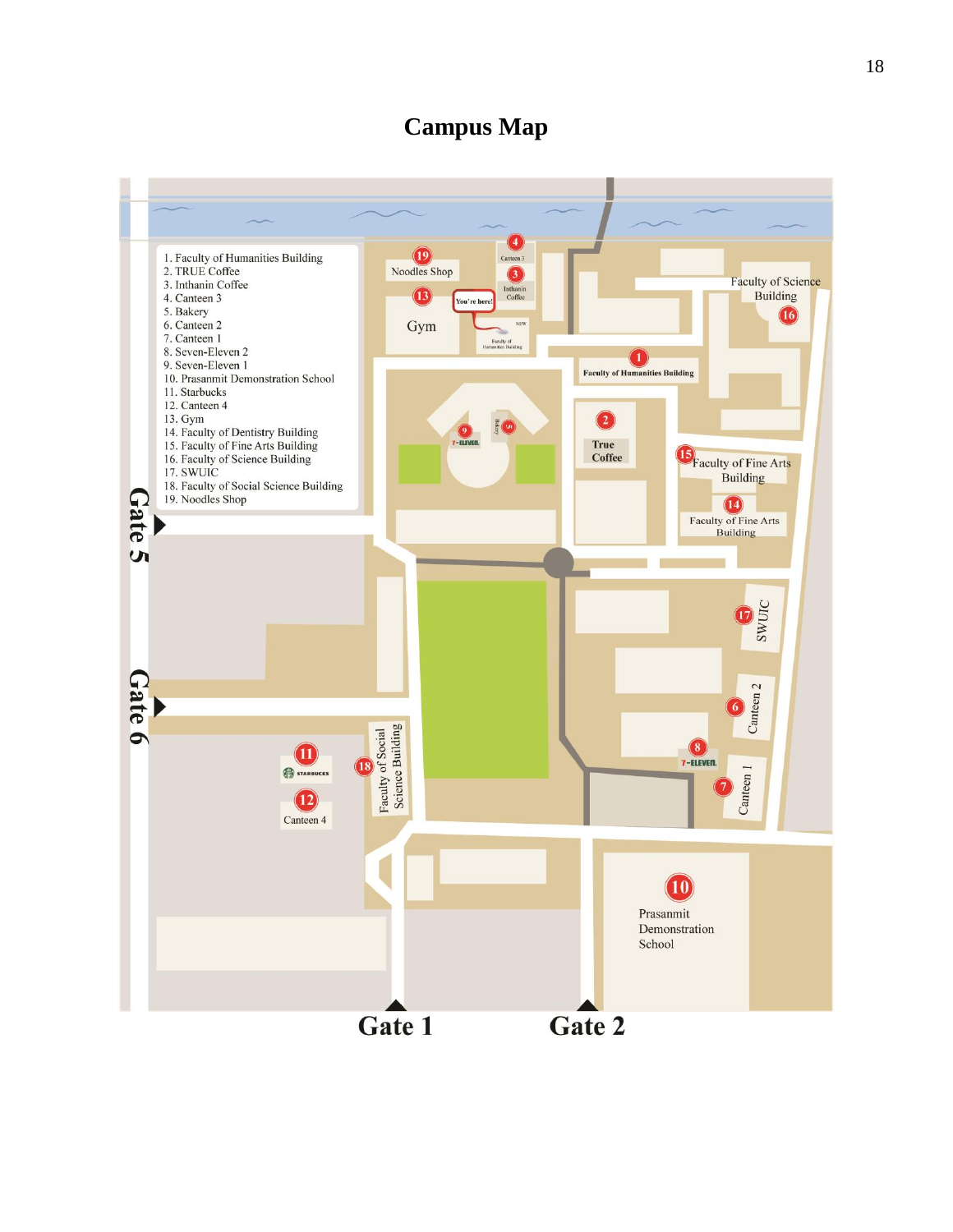| 1. Faculty of Humanities Building | 2. TRUE Coffee                     |
|-----------------------------------|------------------------------------|
| 3. Inthanin Coffee                | 4. Canteen 3                       |
| 5. Bakery                         | 6. Canteen 2                       |
| 7. Canteen 1                      | 8. Seven-Eleven 2                  |
| 9. Seven-Eleven 1                 | 10. Prasanmit Demonstration School |
| 11. Starbucks                     | 12. Canteen 4                      |
| 13. Gym                           | 14. Faculty of Dentistry Building  |
| 15. Faculty of Fine Arts Building | 16. Faculty of Science Building    |
| 17. SWUIC Building                | 18. Faculty of Social Science      |
|                                   |                                    |

# **University's Entrances/Exits**

**Gate**  $#1 \rightarrow$  Near the Social Science building and GMM Grammy Building located outside. Take this exit to go to Interchange 21.

**Gate#2** → Near the Prasanmit Demonstration School and many food stalls along the street outside.

**Gate**  $#5 \rightarrow$  On the left side of Humanities Building and near Rutnin Eye Hospital located outside. Take this exit to go to MRT station.

**Gate #6**  $\rightarrow$  The main entrance of the University; It's near the Starbucks building; Take this exit to go to BTS station.

*\*Market inside the university is open every Tuesday and Thursday, near gate #6. \*Gate #1 and #6 have motorcycle services right outside of the gates.*